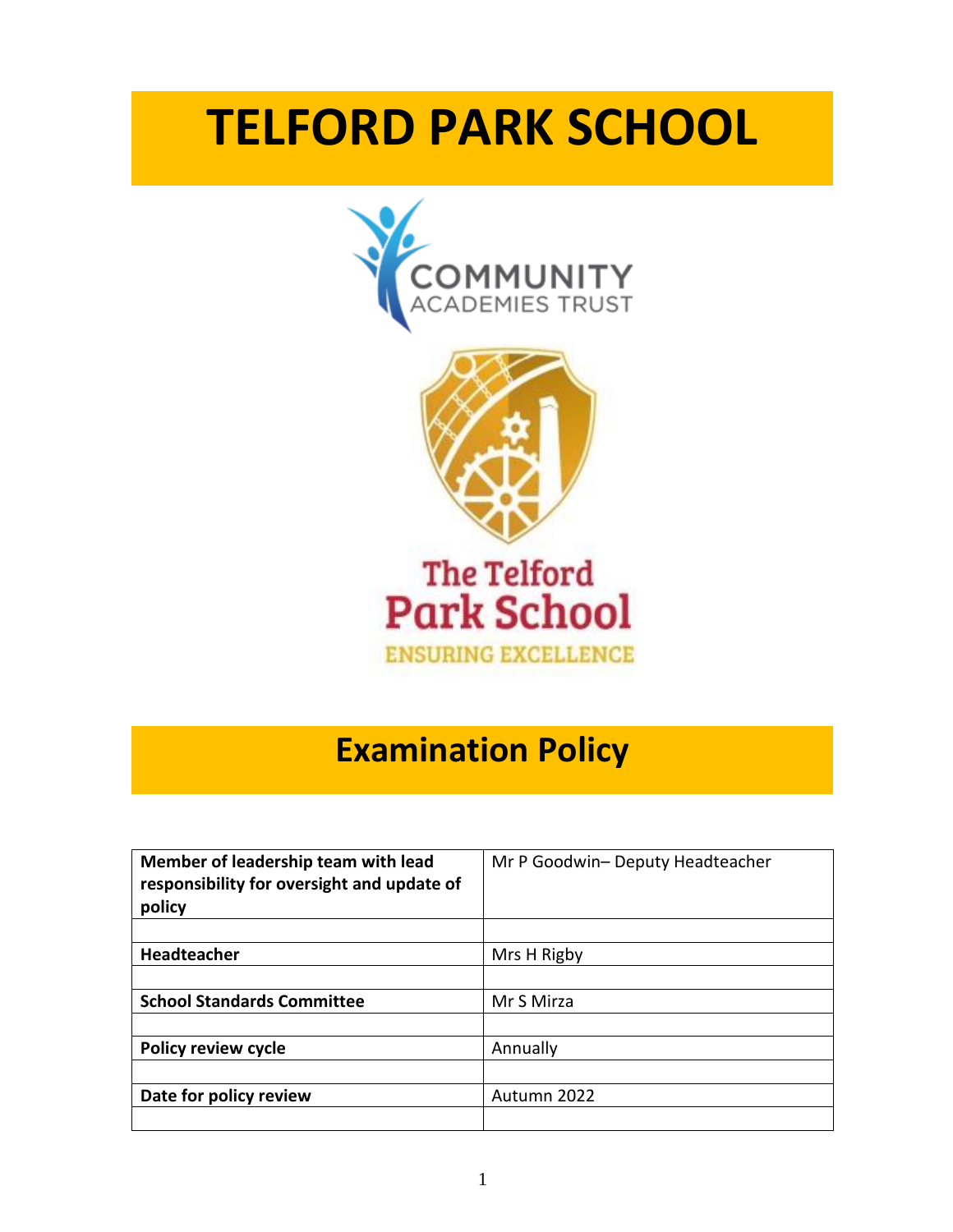## **Examination Policy**

| $\bullet$ | Purpose of the Examination Policy                                   | 3         |
|-----------|---------------------------------------------------------------------|-----------|
| $\bullet$ | <b>Qualifications Offered</b>                                       | 3         |
| ٠         | Exam Seasons & Exam Timetables                                      | 3         |
| $\bullet$ | Exam Responsibilities                                               | $4 - 10$  |
| $\bullet$ | Planning: roles and responsibilities                                | $10 - 13$ |
| ٠         | <b>Exam Entries</b>                                                 | $13 - 14$ |
| $\bullet$ | <b>Disability Discrimination Act</b>                                | $15 - 16$ |
| $\bullet$ | Pre Exams: roles and responsibilities                               | $16 - 21$ |
| $\bullet$ | Exam Days: roles and responsibilities                               | 21        |
|           | Candidates Arriving late/absent                                     | 21        |
|           | <b>Conducting Exams</b>                                             | $22 - 24$ |
| $\bullet$ | Clash Candidates & Special Consideration                            | 24        |
| ٠         | <b>Regulations &amp; Malpractice</b>                                | 25        |
| $\bullet$ | Non-Examination Assessment/Coursework & Appeals Internal assessment | $25 - 26$ |
| $\bullet$ | <b>Contingency Planning</b>                                         | 26        |
| $\bullet$ | Results, Review of Results (RORs) & Access to Scripts (ATS)         | $26 - 28$ |
| $\bullet$ | Exam Review: roles & responsibilities                               | 28-30     |
| $\bullet$ | <b>Retention of Records</b>                                         | 30        |
|           | Certificates                                                        | 30        |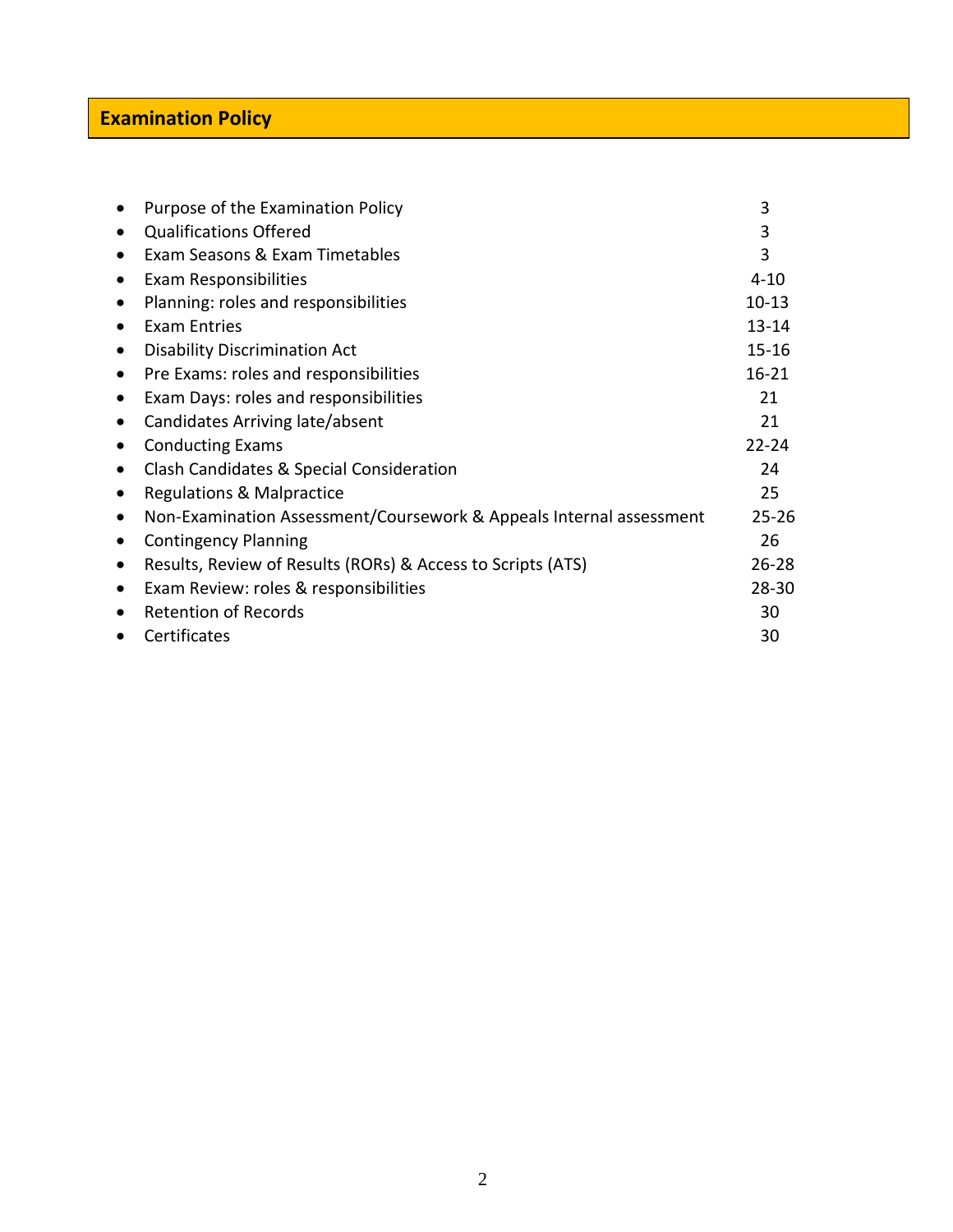## **Purpose of the Examination Policy**

The centre is committed to ensuring that the exams management and administration process is run effectively and efficiently and in compliance with the published JCQ regulations and awarding body requirements.

This exam policy will ensure that:

- all aspects of the centre's exam process is documented, supporting the exams contingency plan, and other relevant exams-related policies, procedures and plans are signposted to
- the workforce is well informed and supported
- all centre staff involved in the exams process clearly understand their roles and responsibilities
- all exams and assessments are conducted according to JCQ and awarding body regulations, guidance and instructions, thus maintaining the integrity and security of the exam/assessment system at all times
- exam candidates understand the exams process and what is expected of them

This exam policy will be reviewed annually by the Deputy Headteacher for Student Progress and the Exam and Data Officer to ensure ways of working in the centre are accurately reflected and that exams and assessments are conducted to current JCQ (and awarding body) regulations, instructions and guidance.

It is the responsibility of everyone involved in the school's exam processes to read, understand and implement this policy.

## **Qualifications Offered**

The qualifications offered at the school are decided by the Strategic Leadership Team and the Heads of Department.

The main qualifications currently offered are GCSEs, as well as BTECs, OCR Nationals and V Certs. A list of the subjects delivered in these qualifications may be found in the school's published prospectus.

#### **Exam Seasons & Exam Timetables**

#### **Exam Seasons**

External exams are predominately scheduled in May and June. BTEC, Cambridge Nationals and VCERT have exams throughout the academic year.

Internal mock exams can be scheduled on request by the Heads of Department. Mock exams will take place under formal exam conditions at key scheduled times in the year decided by the Deputy Head for Student Progress.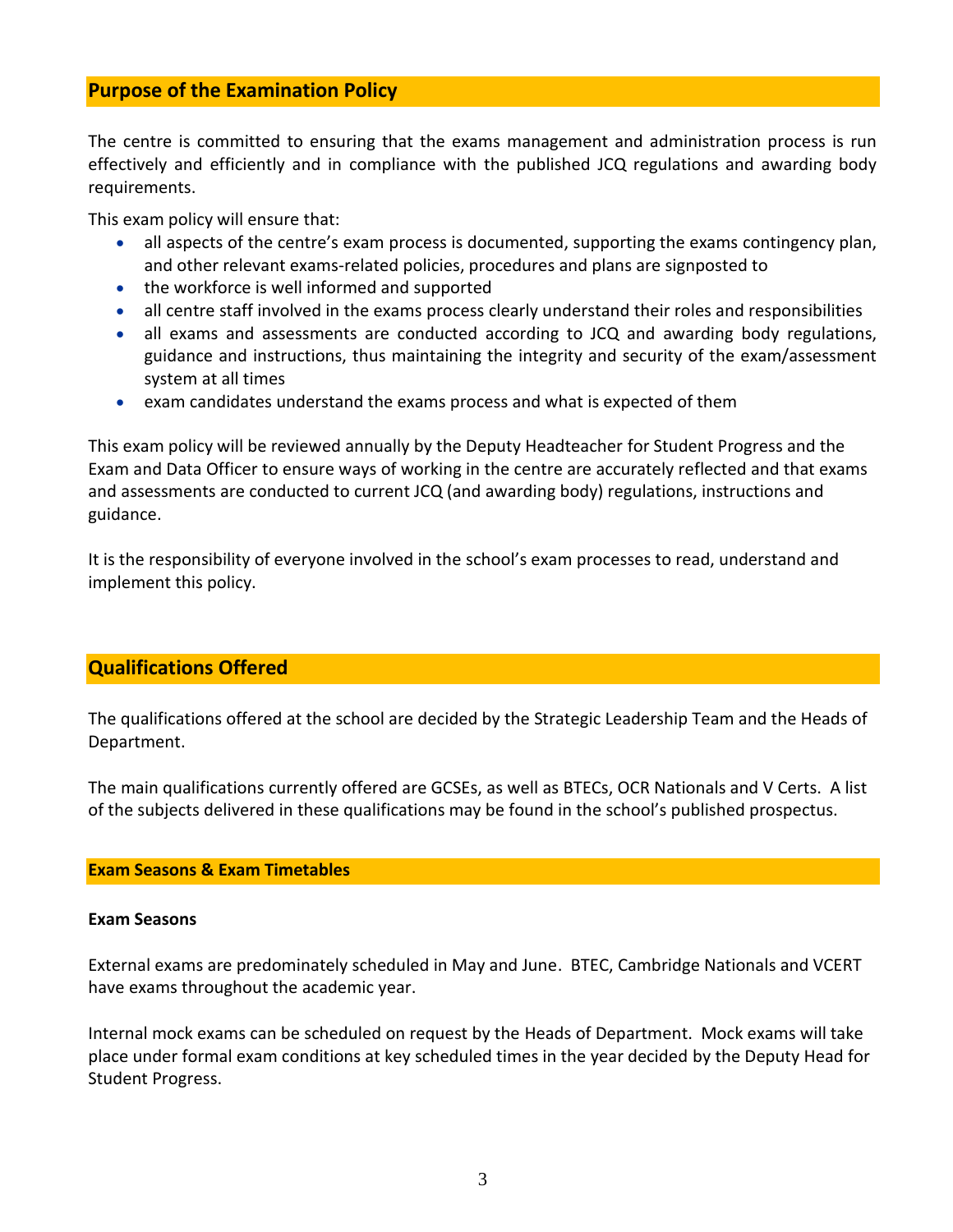## **Exam Timetables**

The Data, Exam and Reporting Officer will produce the mock exam timetable(s). Internal and external exam timetables will be circulated to all relevant parties.

## **Exam Responsibilities**

**The Head of Centre** is the individual who is accountable to the awarding bodies for ensuring that the centre is always compliant with the published JCQ regulations and awarding body requirements to ensure the security and integrity of the examinations/assessments.

**The Examinations Officer** is the person appointed by the head of centre to act on behalf of, and be the main point of contact for, the centre in matters relating to the general administration of awarding body examinations and assessments.

**The Head of Centre may not appoint themselves as the examinations officer.** A Head of Centre and an examinations officer are two distinct and separate roles. [\(GR,](http://www.jcq.org.uk/exams-office/general-regulations) section 2)

#### **Head of Centre responsibilities**

The **Head of Centre** is the individual who is accountable to the awarding bodies for ensuring that the centre is always compliant with the published JCQ regulations and awarding body requirements to ensure the security and integrity of the examinations/assessments. **It is the responsibility of the Head of Centre to ensure that all staff comply with the instructions in this booklet**. Failure to do so may constitute malpractice as defined in the JCQ publication *Suspected Malpractice: Policies and Procedures, 1 September 2021 to 31 August 2022:* 

<https://www.jcq.org.uk/exams-office/malpractice> [\(ICE](http://www.jcq.org.uk/exams-office/ice---instructions-for-conducting-examinations) Introduction)

## **Head of Centre**

- Understands the contents, refers to and directs relevant centre staff to annually updated JCQ publications including:
	- o [General Regulations for Approved Centres](http://www.jcq.org.uk/exams-office/general-regulations) (GR)
	- o [Instructions for Conducting Examinations](http://www.jcq.org.uk/exams-office/ice---instructions-for-conducting-examinations) (ICE)
	- o [Access Arrangements and Reasonable Adjustments](http://www.jcq.org.uk/exams-office/access-arrangements-and-special-consideration/regulations-and-guidance) (AA)
	- o [Suspected Malpractice -](http://www.jcq.org.uk/exams-office/malpractice) Policies and Procedures (SM)
	- o [Instructions for conducting non-examination assessments](http://www.jcq.org.uk/exams-office/non-examination-assessments) (NEA) (and the instructions for conducting coursework)
	- o [A guide to the special consideration process](http://www.jcq.org.uk/exams-office/access-arrangements-and-special-consideration/regulations-and-guidance) (SC)
- Ensures the centre has appropriate accommodation to support the size of the cohorts being taught including appropriate accommodation for candidates requiring access arrangements for exams and assessments

#### **National Centre Number Register**

• Takes responsibility for confirming, on an annual basis, that they are both aware of and adhering to the latest version of the JCQ's regulations. This confirmation is managed as part of the National Centre Number Register (NCNR) annual update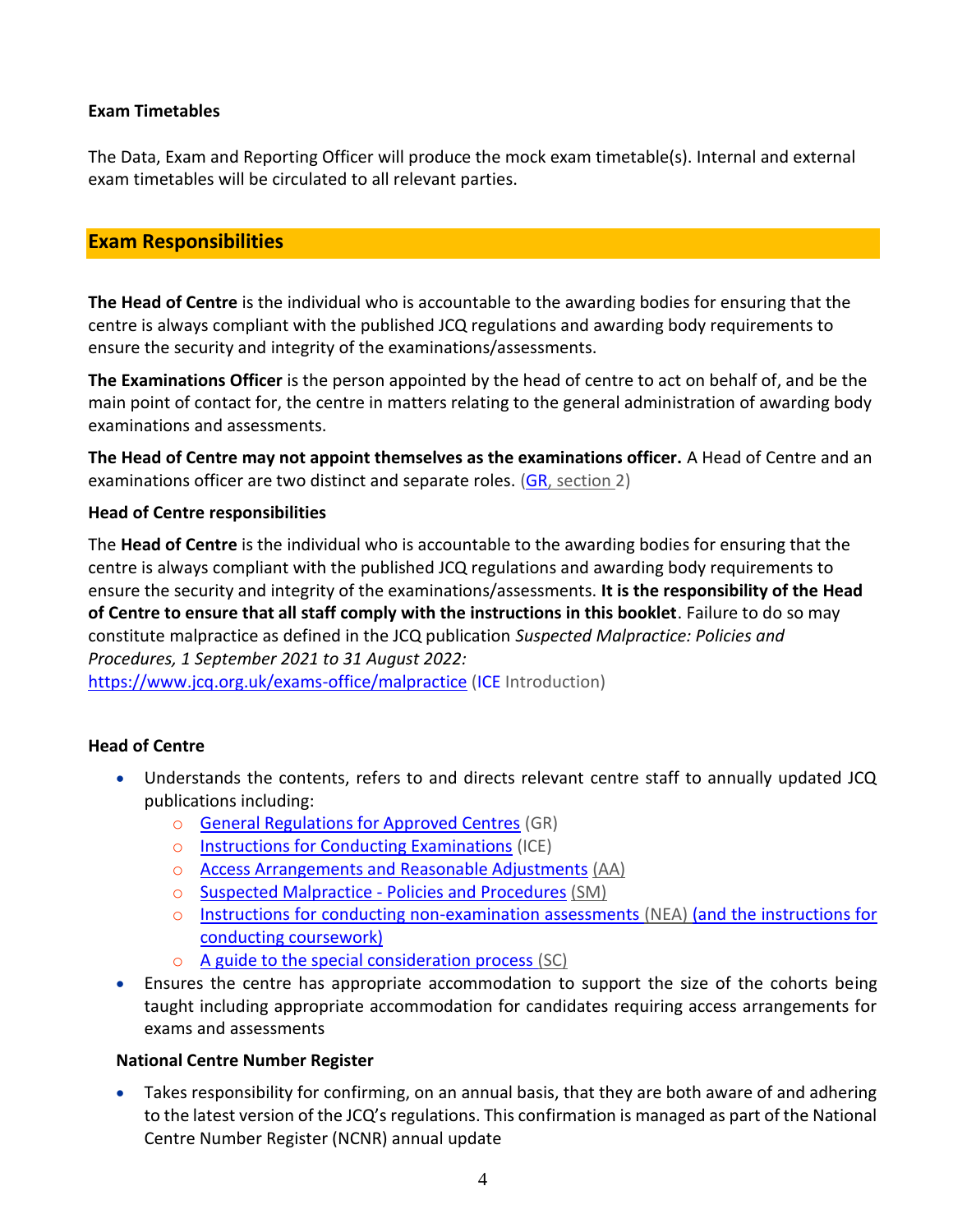- Understands that this responsibility cannot be delegated to a member of the senior leadership team or the examinations officer, and acknowledges that failure to respond to the NCNR annual update, and/or the head of centre's declaration, will result in:
	- o the centre status being suspended
	- o the centre not being able to submit examination entries
	- $\circ$  the centre not receiving or being able to access question papers and ultimately, awarding bodies could withdraw their approval of the centre

## **Recruitment, selection and training of staff**

- Retains a workforce of an appropriate size and competence, including sufficient managerial and other resource, to undertake the delivery of the qualification as required by an awarding body. This includes taking reasonable steps to ensure occupational competence where this is required for the assessment of specific qualifications.
- Provides fully qualified teachers to mark non-examination assessments, and/or fully qualified assessors for the verification of centre-assessed components.
- Enables the relevant senior leader(s), the examinations officer (EO) and the (Additional Learning Support) ALS lead/SENCo to receive appropriate training and support in order to facilitate the effective delivery of examinations and assessments within the centre, and ensure compliance with the published JCQ regulations
- Appoints an ALS lead/SENCo who will determine appropriate arrangements for candidates with learning difficulties and disabilities

## **Internal governance arrangements**

- Has in place a written escalation process should the head of centre, or a member of the senior leadership team with oversight of examination administration, be absent
- Has in place a member of the senior leadership team who will provide support and guidance to the examinations officer and ensure that the integrity and security of examinations and assessments is maintained throughout an examination series
- Ensures centre staff undertake key tasks within the exams process and meet internal deadlines set by the EO
- Makes sure that a teacher, a tutor or a senior member of centre staff who teaches the subject being examined, is not an invigilator during the examination

## **Delivery of qualifications**

- Delivers qualifications, as required by the awarding body, in accordance with relevant equality legislation. This includes but is not limited to ensuring that qualifications are made available to all candidates capable of undertaking them and seeking reasonable adjustments for disabled candidates
- Enables candidates to receive sufficient and up to date laboratory experience, or relevant training where required by the subject concerned
- Where/if using a third party to deliver any part of a qualification at the centre:
	- $\circ$  maintains oversight of, and responsibility for, the delivery of the qualification in accordance with JCQ regulations and awarding body requirements
	- $\circ$  has in place a written agreement with the third party ensuring that a copy of the written agreement is available for inspection if requested by the awarding body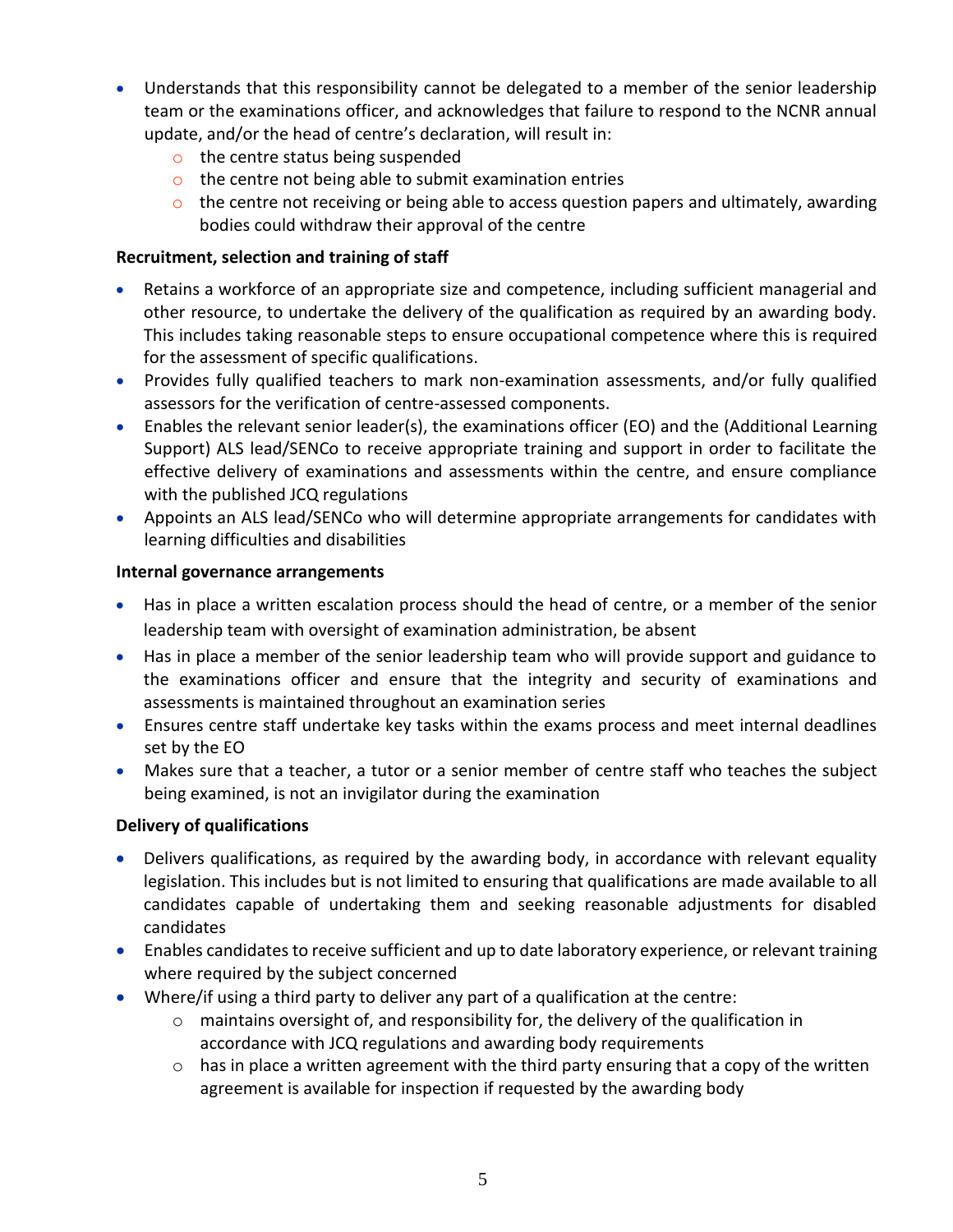## **Public liability**

• Complies with local health and safety rules which are in place and that the centre is adequately covered for public liability claims

## **Security of assessment materials**

- Takes all reasonable steps to maintain the integrity of the examinations/assessments, including the security of all assessment materials, by ensuring:
- the location of the centre's secure storage facility in a secure room solely assigned to examinations for the purpose of administering secure examination materials
- the secure room only contains exam-related material
- there are between two and six keyholders only, each of whom must fully understand their responsibilities as a key holder to the secure storage facility
- access to the secure room and secure storage facility is restricted to the authorised two to six keyholders and staff named and approved by the head of centre are accompanied by a keyholder at all times
- appropriate arrangements are in place to ensure that confidential materials are only handed over to authorised members of centre staff
- the relevant awarding body is immediately informed if the security of question papers or confidential supporting instructions is put at risk
- that when it is permitted to remove question papers from secure storage, and to avoid potential breaches of security, arrangements are in place to carefully check and record that the correct question paper packets are opened
- Makes arrangements to receive, check and store question papers and examination material safely and securely at all times and for as long as required in accordance with the current JCQ publication *Instructions for conducting examinations*
- Makes arrangements to receive and issue material received from the awarding bodies to staff and candidates, and notify them of any advice and instructions relevant to the examinations and assessments
- Allows candidates access to relevant pre-release materials on, or as soon as possible after, the date specified by the awarding bodies
- Through taking an ethical approach and working proactively to avoid malpractice among students and staff takes all reasonable steps to prevent the occurrence of any malpractice/maladministration before, during the course of and after examinations have taken place
- Ensures any person involved in administering, teaching or completing examinations/assessments is advised that where malpractice is suspected, or alleged, personal data about them will be provided to the awarding body (or bodies) whose examinations/assessments are involved. Personal data about them may also be shared with other awarding bodies, the qualifications regulator or professional bodies in accordance with the JCQ publication *Suspected malpractice – Policies and procedures*
- Ensures irregularities are investigated and informs the awarding bodies of any cases of alleged, suspected or actual incidents of malpractice or maladministration, involving a candidate or a member of staff, are reported to the awarding body immediately
- Ensures risks to the exam process are assessed and appropriate risk management processes/contingency plans are in place (that allow the senior leadership team to act immediately in the event of an emergency or staff absence)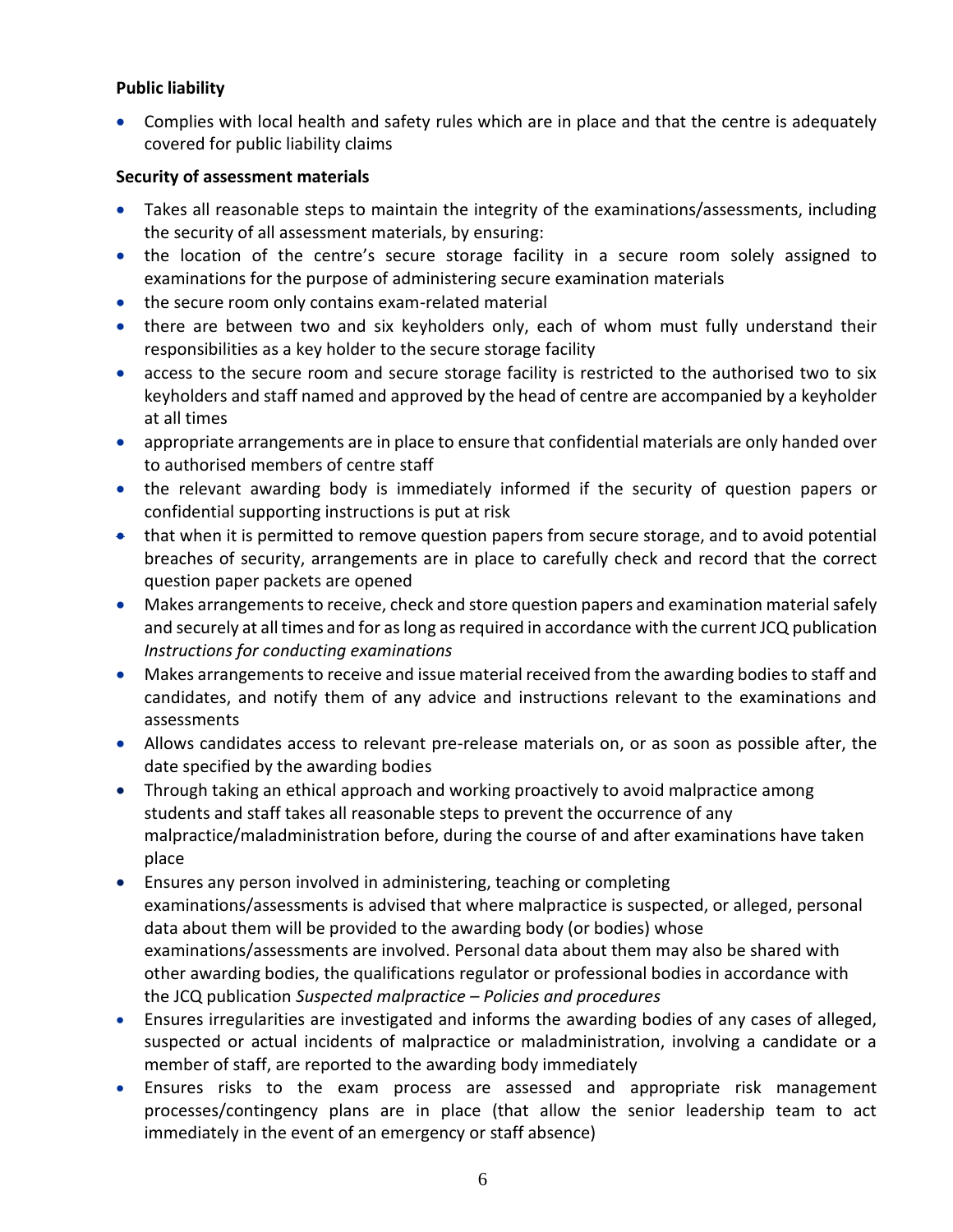- Ensures required internal appeals procedures are in place and drawn to the attention of candidates and (where relevant) their parents/carers
- Ensures the centre's equalities policy demonstrating the centre's compliance with relevant legislation is in place and details the processes followed in respect of identifying the need for, requesting and implementing access arrangements
- Ensures a complaints and appeals procedure covering general complaints regarding the centre's delivery or administration of a qualification is in place and drawn to the attention of candidates and their parents/carers
- Ensures the centre has a child protection/safeguarding policy in place, including Disclosure and Barring Service (DBS) clearance, which satisfies current legislative requirements
- Ensures the centre has a data protection policy in place that complies with General Data Protection Regulation and Data Protection Act 2018 regulations
- Ensures the centre has documented processes in place relating to access arrangements and reasonable adjustments

## **Conflicts of interest**

- Ensures the relevant awarding bodies are informed before the published deadline for entries for each examination series of any potential conflict of interest where
	- $\circ$  a member of centre staff is taking a qualification at the centre which includes internally assessed components/units (taking at the centre as a last resort where unable to find an alternative centre)
	- o a candidate is being taught and prepared for a qualification which includes internally assessed components/units by a member of centre staff with close relationship to the candidate
- Maintains clear records that confirm the measures taken/protocols in place to mitigate any potential risk to the integrity of the qualifications affected by the above, and where
	- $\circ$  a member of exams office staff has a close relationship to a candidate being entered for exams and assessments at the centre or at another centre
	- $\circ$  a member of centre staff is taking a qualification at the centre which does not include internally assessed components/units (taking at the centre as a last resort where unable to find an alternative centre)
	- $\circ$  a member of centre staff is taking a qualification at another centre
- Ensures other relevant centre staff where they may be involved in the receipt and dispatch of confidential exam materials are briefed on the requirements for maintaining the integrity and confidentiality of the exam materials
- Ensures members of centre staff do not forward emails and letters from awarding body or JCQ personnel without prior consent to third parties or upload such correspondence onto social media sites and applications
- Ensures members of centre staff do **not** advise parents/candidates to contact awarding bodies/JCQ directly nor provide them with addresses/email addresses of awarding body examining/assessment personnel or JCQ personnel

## **Centre inspections**

• Co-operates with the JCQ Centre Inspection Service, an awarding body or a regulatory authority when subject to an inspection, an investigation or an unannounced visit, and takes all reasonable steps to comply with all requests for information or documentation made by an awarding body or regulatory authority as soon as is practical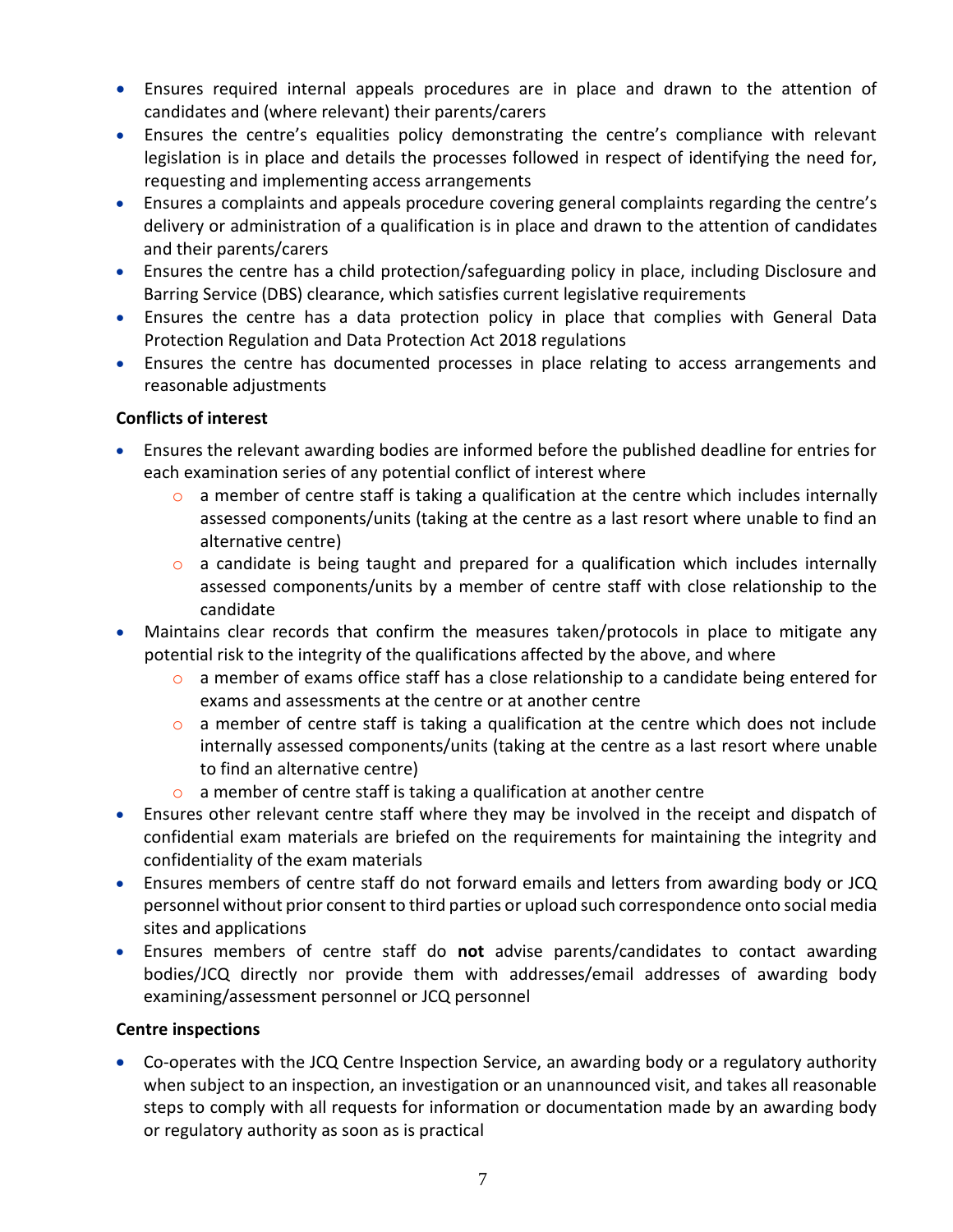- Allows all venues used for examinations and assessments, paperwork and secure storage facilities to be open to inspection
- Understands the JCQ Centre Inspector will identify him/herself with a photo ID card and **must** be accompanied throughout his/her tour of the premises, including inspection of the centre's secure storage facility

## **Exams Officer**

- Understands the contents of annually updated JCQ publications including:
	- o [General Regulations for Approved Centres](http://www.jcq.org.uk/exams-office/general-regulations)
	- o [Instructions for Conducting Examinations](http://www.jcq.org.uk/exams-office/ice---instructions-for-conducting-examinations)
	- o [Suspected Malpractice -](http://www.jcq.org.uk/exams-office/malpractice) Policies and Procedures
	- o [Post-results services](http://www.jcq.org.uk/exams-office/post-results-services) (PRS)
	- o [A guide to the special consideration process](https://www.jcq.org.uk/exams-office/access-arrangements-and-special-consideration/regulations-and-guidance/)
- Completes/submits the National Centre Number Register annual update (administered on behalf of the JCQ member awarding bodies by OCR [https://ocr.org.uk/administration/ncn-annual](https://ocr.org.uk/administration/ncn-annual-update/)[update/\)](https://ocr.org.uk/administration/ncn-annual-update/) by the end of October each year
- Is familiar with the contents of annually updated information from awarding bodies on administrative procedures, key tasks, key dates and deadlines
- Ensures key tasks are undertaken and key dates and deadlines met
- Recruits, trains and deploys a team of internal/external invigilators; appoints lead invigilators, as required and keeps a record of the content of training provided to invigilators for the required period
- Works with the ALS lead/SENCo to ensure invigilators supervising access arrangement candidates and those acting as a facilitator supporting access arrangement candidates fully understand the respective role and what is and what is not permissible in the exam room
- Supports the head of centre in ensuring that awarding bodies are informed (where required) of any conflict of interest declared by members of centre staff and in maintaining records that confirm the measures taken/protocols in place to mitigate any potential risk to the integrity of the qualifications affected before the published deadline for entries for each examination series
- Briefs other relevant centre staff where they may be involved in the receipt and dispatch of confidential exam materials on the requirements for maintaining the integrity and confidentiality of the exam materials

## **Senior Leaders**

- Are familiar with the contents, refer to and direct relevant centre staff to annually updated JCQ publications including:
	- o [General Regulations for Approved Centres](http://www.jcq.org.uk/exams-office/general-regulations)
	- o [Instructions for Conducting Examinations](http://www.jcq.org.uk/exams-office/ice---instructions-for-conducting-examinations)
	- o [Access Arrangements and Reasonable Adjustments](http://www.jcq.org.uk/exams-office/access-arrangements-and-special-consideration/regulations-and-guidance)
	- o [Suspected Malpractice -](http://www.jcq.org.uk/exams-office/malpractice) Policies and Procedures
	- o Instructions for [conducting non-examination assessments](http://www.jcq.org.uk/exams-office/non-examination-assessments) (and the instructions for conducting coursework)
	- o [A guide to the special consideration process](http://www.jcq.org.uk/exams-office/access-arrangements-and-special-consideration/regulations-and-guidance)

## **Special Educational Needs Co-ordinator (SENCo)**

- Understands the contents, refers to and directs relevant centre staff to annually updated JCQ publications including:
	- o [Access Arrangements and Reasonable Adjustments](http://www.jcq.org.uk/exams-office/access-arrangements-and-special-consideration/regulations-and-guidance)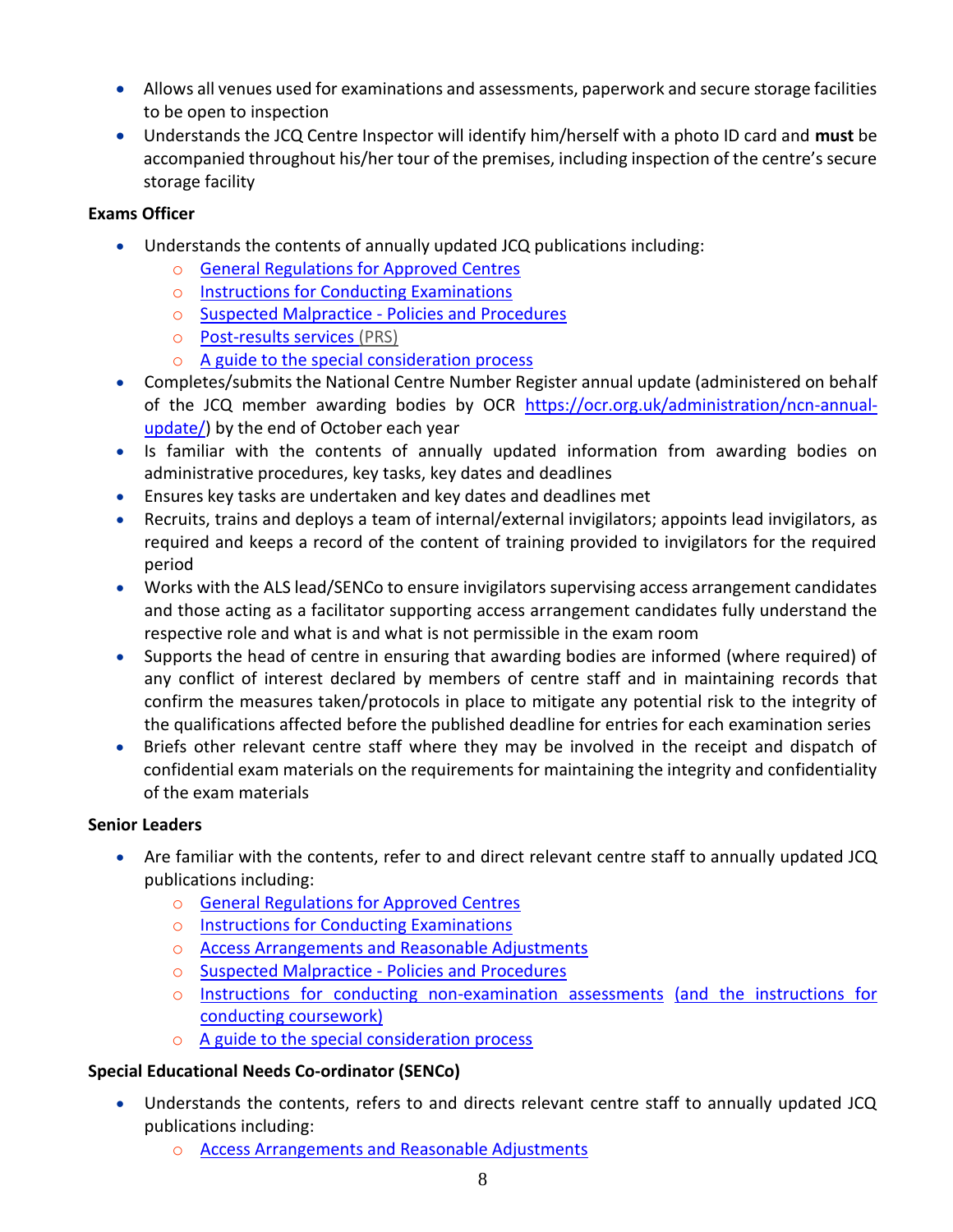- Leads on the access arrangements and reasonable adjustments process (referred to in this policy as 'access arrangements')
- If not the qualified access arrangements assessor, works with the person appointed, on all matters relating to assessing candidates and ensures the correct procedures are followed
- Presents when requested by a JCQ Centre Inspector, evidence of the assessor's qualification

## **Senior Leaders**

- Ensure teaching staff undertake key tasks, as detailed in this policy, within the exams process (exam cycle) and meet internal deadlines set by the EO and SENCo
- Ensure teaching staff keep themselves updated with awarding body subject and teacher-specific information to confirm effective delivery of qualifications
- Ensure teaching staff attend relevant awarding body training and update events

## **Teaching Staff**

- Undertake key tasks, as detailed in this policy, within the exams process and meet internal deadlines set by the EO and SENCo
- Keep updated with awarding body subject and teacher-specific information to confirm effective delivery of qualifications
- Attend relevant awarding body training and update events

## **Invigilators**

- Attend/undertake training, update, briefing and review sessions as required
- Provide information as requested on their availability to invigilate
- Sign a confidentiality and security agreement and confirm whether they have any current maladministration/malpractice sanctions applied to them

## **Reception staff**

• Support the EO in the receipt and dispatch of confidential exam materials and follow the requirements for maintaining the integrity and confidentiality of the exam materials

## **Site staff**

• Support the EO in relevant matters relating to exam rooms and resources

## **Candidates**

Where applicable in this policy, the term 'candidates' refers to candidates and/or their parents/carers.

## **The Exam Cycle**

The exams management and administration process that needs to be undertaken for each **exam series** is often referred to as the **exam cycle** and relevant tasks required within this grouped into the following stages:

- planning
- entries
- pre-exams
- exam time
- results and post-results

This policy identifies roles and responsibilities of centre staff within this cycle.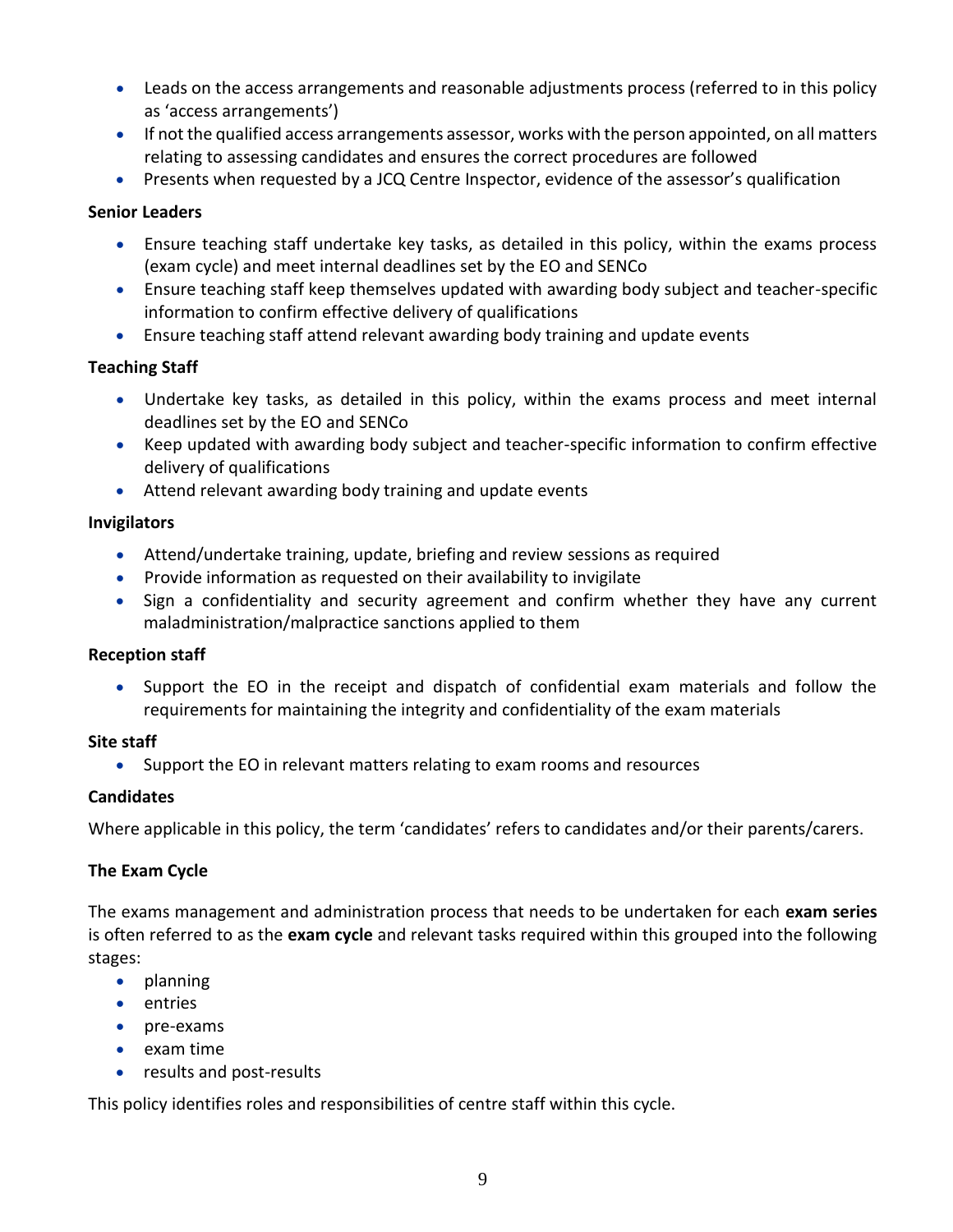#### **Information sharing**

#### **Head of Centre**

• Directs relevant centre staff to annually updated JCQ publications including [GR,](http://www.jcq.org.uk/exams-office/general-regulations) [ICE,](http://www.jcq.org.uk/exams-office/ice---instructions-for-conducting-examinations) [AA,](http://www.jcq.org.uk/exams-office/access-arrangements-and-special-consideration) [SM,](http://www.jcq.org.uk/exams-office/malpractice) [NEA](http://www.jcq.org.uk/exams-office/non-examination-assessments) (and the *Instructions for conducting coursework*) and [SC](http://www.jcq.org.uk/exams-office/access-arrangements-and-special-consideration/regulations-and-guidance)

#### **Exams Officer**

- Signposts relevant centre staff to JCQ publications and awarding body documentation relating to the exams process that have been updated
- Signposts relevant centre staff to JCQ information that should be provided to candidates
- As the centre administrator, approves relevant access rights for centre staff to access awarding body secure extranet sites

## **Information gathering**

#### **Exams Officer**

- Undertakes an annual information gathering exercise in preparation for each new academic year to ensure data about all qualifications being delivered is up to date and correct
- Collates all information gathered into one central point of reference
- Researches awarding body guidance to identify administrative processes, key tasks, key dates and deadlines for all relevant qualifications
- Produces an annual exams plan of key tasks and key dates to ensure all external deadlines can be effectively met; informs key centre staff of internal deadlines
- Collects information on internal exams to enable preparation for and conduct of:
	- o BTEC enterprise, performing arts and health and social care
	- o VCERT Health and Fitness and Interactive Media
	- o CNAT Engineering and Information Systems

## **Senior Leaders**

- Respond (or ensure teaching staff respond) to requests from the EO on information gathering
- Meet the internal deadline for the return of information
- Inform the EO of any changes to information in a timely manner minimising the risk of late or other penalty fees being incurred by an awarding body
- Note the internal deadlines in the annual exams plan and directs teaching staff to meet these

#### **Access arrangements**

#### **Head of Centre**

- Ensures there is appropriate accommodation for candidates requiring access arrangements in the centre for all examinations and assessments
- Ensures a written process is in place to not only check the qualification(s) of the appointed assessor(s) but that the correct procedures are followed as per Chapter 7 of the JCQ publication [Access Arrangements and Reasonable Adjustments](http://www.jcq.org.uk/exams-office/access-arrangements-and-special-consideration/regulations-and-guidance)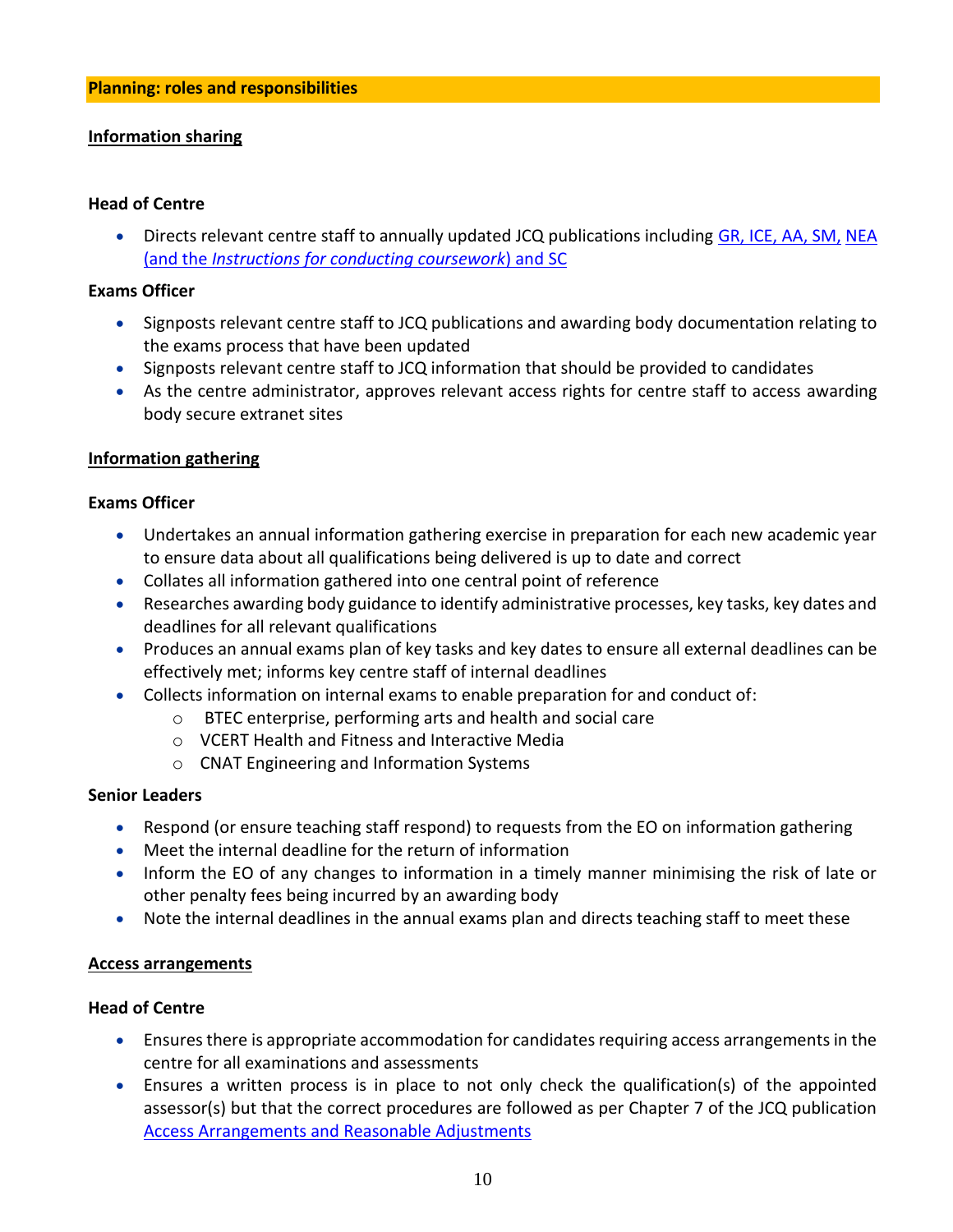• Ensures the ALS lead/SENCo is fully supported in effectively implementing access arrangements and reasonable adjustments once approved

## **SENCo**

- Assesses candidates (or works with the appropriately qualified assessor as appointed by the head of centre) to identify access arrangements/reasonable adjustments requirements
- Gathers **evidence** to support the need for access arrangements for a candidate
- Liaises with teaching staff to gather evidence of **normal way of working** of an affected candidate
- Determines candidate eligibility for arrangements or adjustments that are centre-delegated
- Gathers signed **Personal data consent, Privacy Notice (AAO) and Data Protection confirmation** forms from candidates where required
- Applies for **approval** through **Access arrangements online** (AAO) via the **Centre Admin Portal** (CAP), where required or through the awarding body where qualifications sit outside the scope of AAO
- Keeps a file for each candidate for JCQ inspection purposes containing all the required documentation (if documentation is stored electronically, an e-folder must be created for each individual candidate. The candidate's e-folder must hold each of the required documents for inspection)
- Employs good practice in relation to the Equality Act 2010
- Liaises with the EO regarding exam time arrangements for access arrangement candidates
- Ensures staff appointed to facilitate access arrangements for candidates are appropriately trained and understand the rules of the particular arrangement(s) and keeps a record of the content of training provided to facilitators for the required period
- Works with the EO to ensure invigilators and those acting as a facilitator fully understand the respective role and what is and what is not permissible in the exam room
- Provides and annually reviews a centre policy on the **use of word processors** in exams and assessments
- Ensures criteria for candidates granted **separate invigilation within the centre** is clear, meets JCQ regulations and best meets the needs of individual candidates and remaining candidates in main exam rooms

## **Senior Leaders, Teaching staff**

- Support the SENCo in determining and implementing appropriate access arrangements/reasonable adjustments
- Provide a statement for inspection purposes which details the criteria the centre uses to award and allocate word processors for examinations

## **Internal assessment and endorsements**

## **Head of Centre**

## **Controlled assessments, coursework and non-examination assessments**

• Ensures arrangements are in place to co-ordinate and standardise all marking of centre- assessed components and ensures that candidates' centre-assessed work is produced, authenticated and marked, or assessed and quality assured in accordance with the awarding bodies' instructions (including where relevant, private candidates)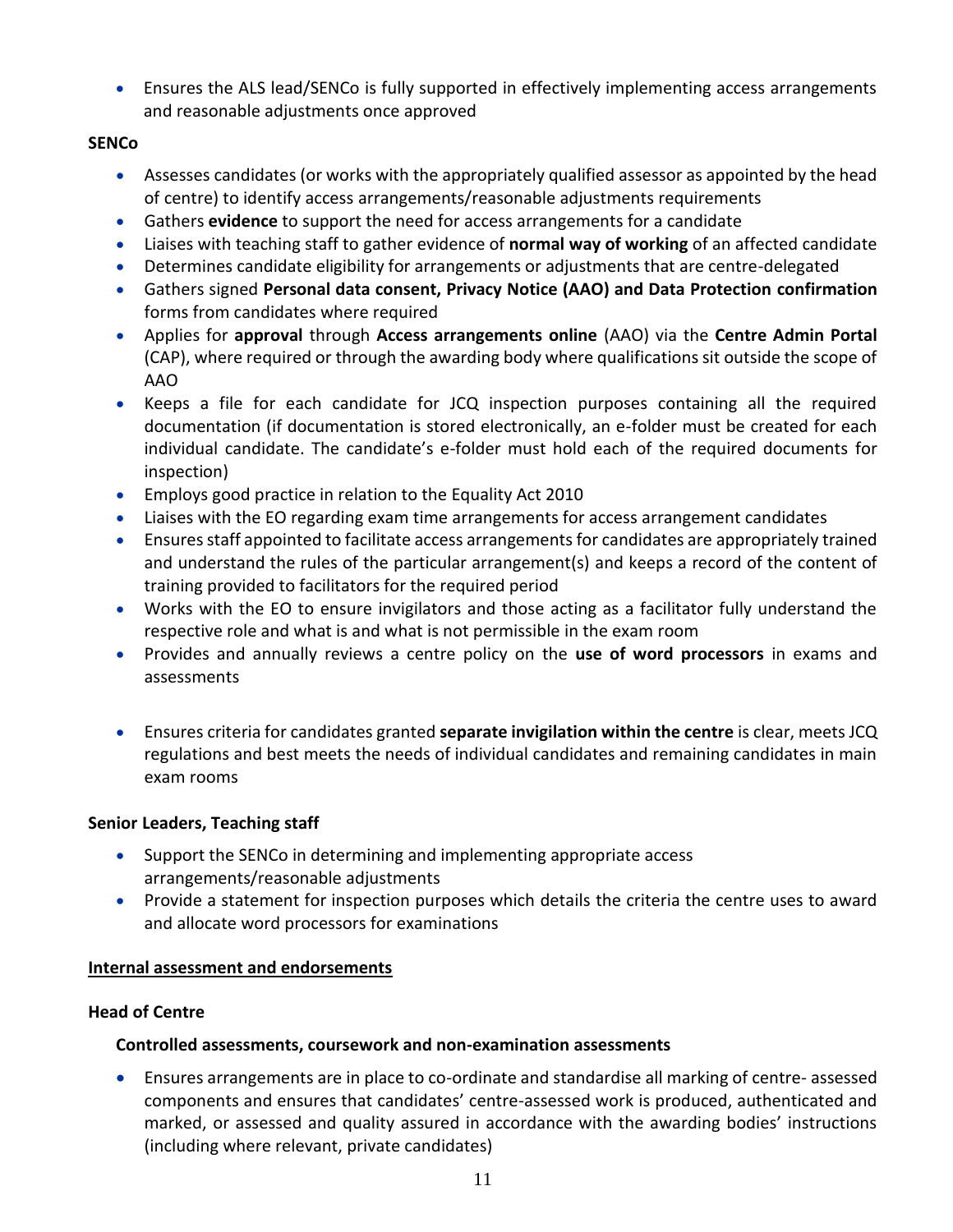- Ensures that teaching staff, in accordance with awarding bodies' instructions, return all subjectspecific forms by the required date
- Provides fully qualified teachers to mark non-examination assessments, and/or fully qualified assessors for the verification of centre-assessed components
- Ensures an **internal appeals procedure** relating to internal assessment decisions is in place for a candidate to appeal against and request a review of the centre's marking (see Roles and responsibilities overview)
- Ensures a **non-examination assessment policy** is in place for GCSE qualifications which include components of non-examination assessment
- Ensures any irregularities relating to the production of work by candidates are investigated and dealt with internally if discovered prior to a candidate signing the authentication statement (where required) or reported to the awarding body if a candidate has signed the authentication statement

## **Senior Leaders**

- Ensure teaching staff have the necessary and appropriate knowledge, understanding, skills, and training to set tasks, conduct task taking, and to assess, mark and authenticate candidates' work (including where relevant, private candidates)
- Ensure appropriate internal moderation, standardisation and verification processes are in place
- Ensure teaching staff delivering OCR Cambridge Nationals and Entry Level Certificates follow JCQ [Instructions for conducting coursework](http://www.jcq.org.uk/exams-office/coursework) and the specification provided by the awarding body
- Ensure teaching staff delivering GCSE specifications (which include components of nonexamination assessment) follow JCQ [Instructions for conducting non-examination assessments](http://www.jcq.org.uk/exams-office/non-examination-assessments) and the specification provided by the awarding body
- For other qualifications, ensure teaching staff follow appropriate instructions issued by the awarding body
- Ensure teaching staff inform candidates of their centre assessed marks as a candidate may request a review of the centre's marking before marks are submitted to the awarding body Ensure teaching staff inform candidates of their centre assessed marks as a candidate may request a review of the centre's marking before marks are submitted to the awarding body

## **Teaching Staff**

- Ensure appropriate instructions for conducting internal assessment are followed
- Ensure candidates are aware of JCQ and awarding body information for candidates on producing work that is internally assessed (coursework, non-examination assessments, social media) prior to assessments taking place
- Ensure candidates are informed of their centre assessed marks as a candidate may request a review of the centre's marking before marks are submitted to the awarding body

## **Exams Officer**

- Identifies relevant key dates and administrative processes that need to be followed in relation to internal assessment
- Signposts teaching staff to relevant JCQ [Information for candidates documents](https://www.jcq.org.uk/exams-office/information-for-candidates-documents/) that are annually updated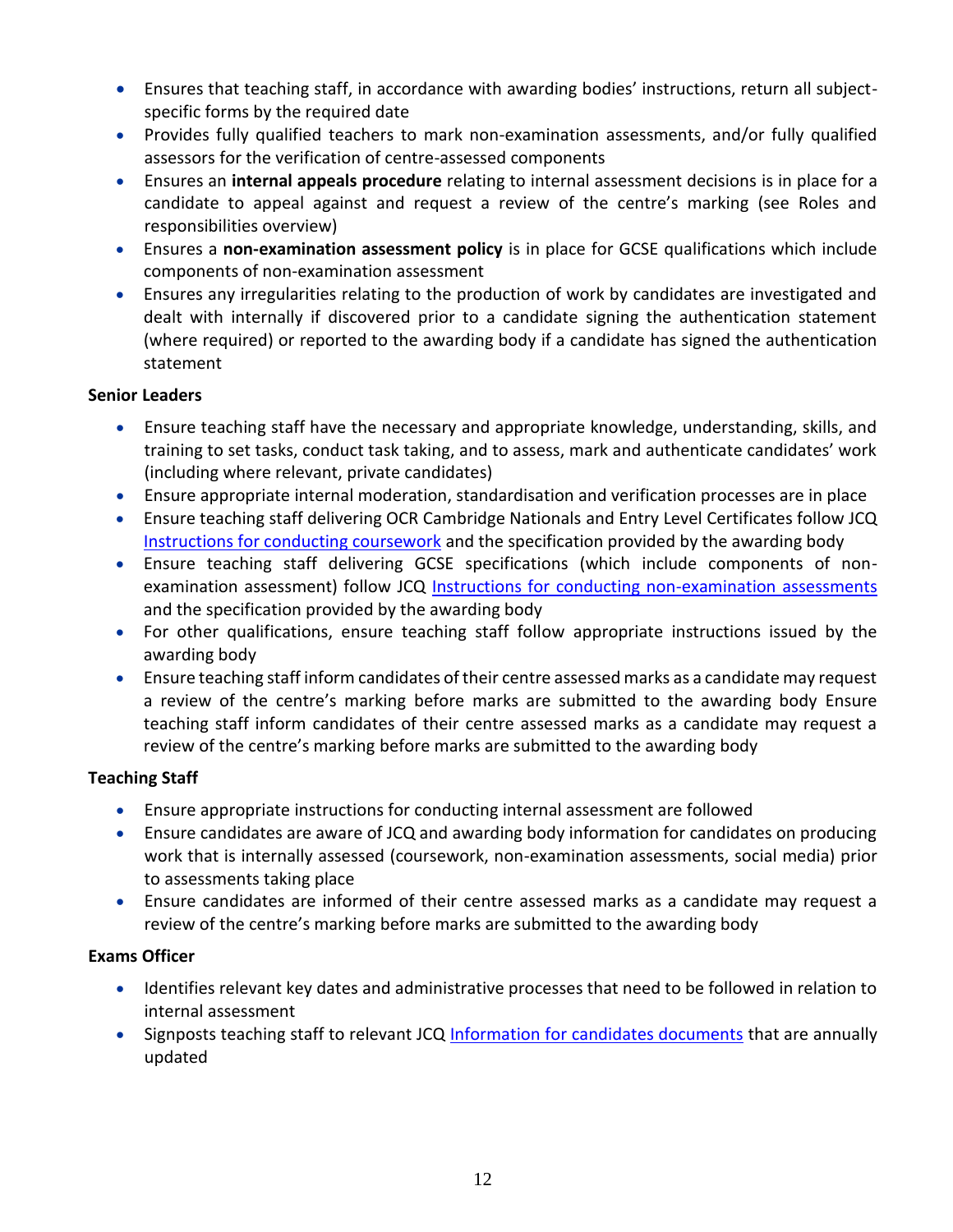## **Invigilation**

## **Head of Centre**

- Ensures relevant support is provided to the EO in recruiting, training and deploying a team of invigilators
- Ensures, if contracting supply staff to act as invigilators, that such persons are competent and fully trained, understanding what is and what is not permissible (and not taking on its own an assurance from a recruitment agency, that this is the case)
- Determines if additional invigilators will be deployed in timed Art exams in addition to the subject teacher to ensure the supervision of candidates is maintained at all times

## **Exams Officer**

- Recruits additional invigilators where required to effectively cover all exam periods/series' throughout the academic year
- Collects information on new recruits to identify if they have invigilated previously and if any current maladministration/malpractice sanctions are applied to them
- Provides training for new invigilators on the instructions for conducting exams and an annual update for the existing invigilation team so that they are aware of any changes in a new academic year before they are allocated to invigilate an exam
- Ensures invigilators supervising access arrangement candidates understand their role (and the role of a facilitator who may be supporting a candidate) and the rules and regulations of the access arrangement(s)
- Ensures invigilators are briefed on the access arrangement candidates in their exam room and made aware of the access arrangement(s) awarded (ensuring these candidates are identified on the seating plan) and confirms invigilators understand what is and what is not permissible
- Collects evaluation of training to inform future events

## **Exam Entries**

## **Estimated entries**

## **Exams Officer**

- Requests estimated or early entry information, where this may be required by awarding bodies, from HoDs in a timely manner to ensure awarding body external deadlines for submission can be met
- Makes candidates aware of the JCQ **Information for candidates – Privacy Notice** at the start of a course leading to a vocational qualification or when entries are submitted to awarding bodies for processing for general qualifications

## **Senior leaders**

- Provide entry information requested by the EO to the internal deadline
- Inform the EO immediately of any subsequent changes to entry information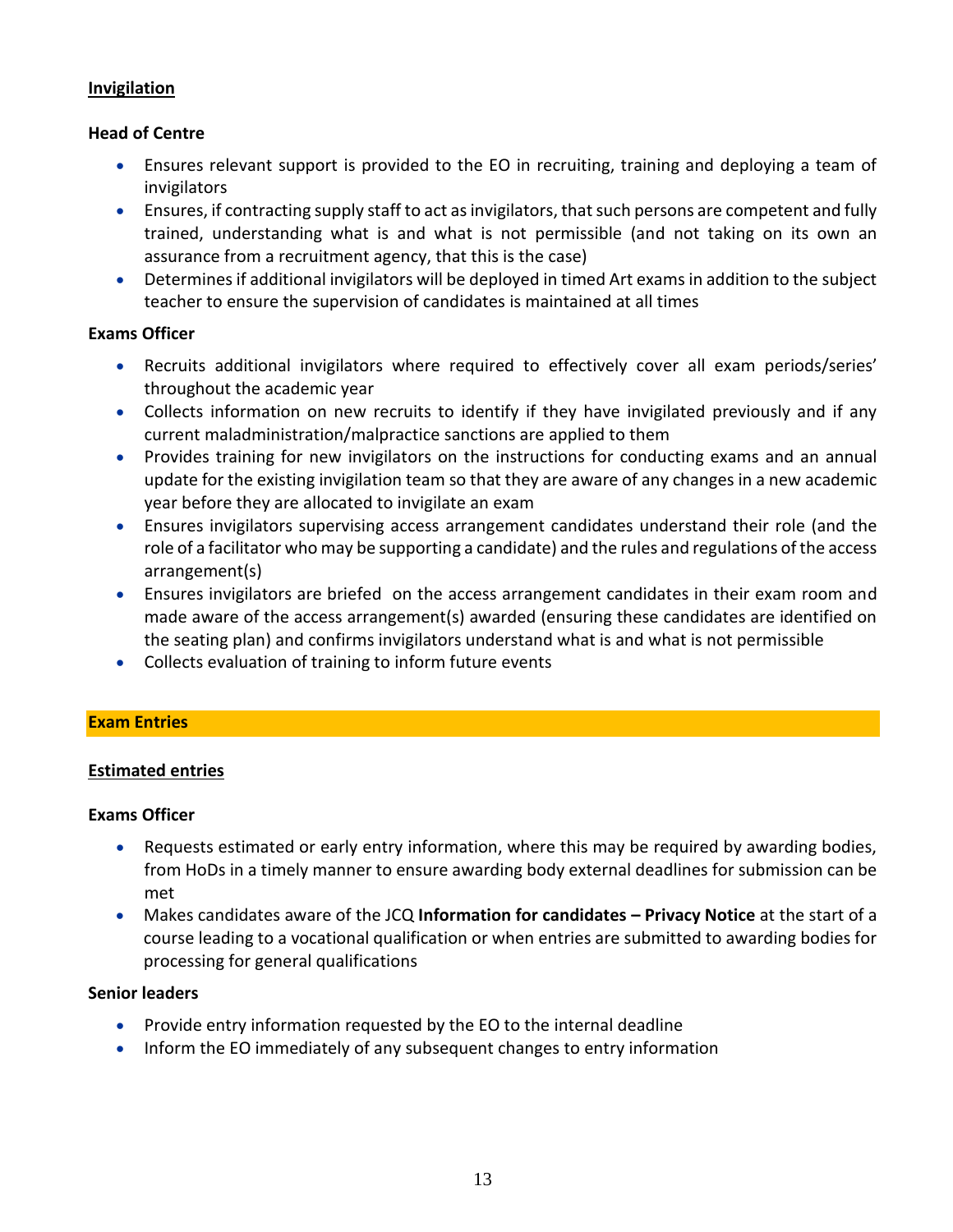## **Final entries**

## **Exams officer**

- Requests final entry information from HoDs in a timely manner to ensure awarding body external deadlines for submission can be met
- Informs HoDs of subsequent deadlines for making changes to final entry information without charge
- Confirms with HoDs final entry information that has been submitted to awarding bodies
- Ensures as far as possible that entry processes minimise the risk of entries or registrations being missed reducing the potential for late or other penalty fees being charged by awarding bodies
- Observes each awarding body's terms and conditions for the entry and withdrawal of candidates for their examinations and assessments, and observes any regulatory requirements for the qualification

## **Senior leaders**

- Provide information requested by the EO to the internal deadline
- Inform the EO immediately, or at the very least prior to the deadlines, of any subsequent changes to final entry information, which includes
	- o changes to candidate personal details
	- o amendments to existing entries
	- o withdrawals of existing entries
- Check final entry submission information provided by the EO and confirms information is correct

## **Late entries**

#### **Exams officer**

• Has clear entry procedures in place to minimise the risk of late entries

#### **Senior leaders**

- Minimise the risk of late entries by
	- $\circ$  following procedures identified by the EO in relation to making final entries on time
	- $\circ$  meeting internal deadlines identified by the EO for making final entries

#### **Candidate statements of entry**

#### **Exams Officer**

• Provides candidates with statements of entry for checking

#### **Teaching staff**

• Ensure candidates check statements of entry and return any relevant confirmation required to the EO

#### **Candidates**

• Confirm entry information is correct or notify the EO of any discrepancies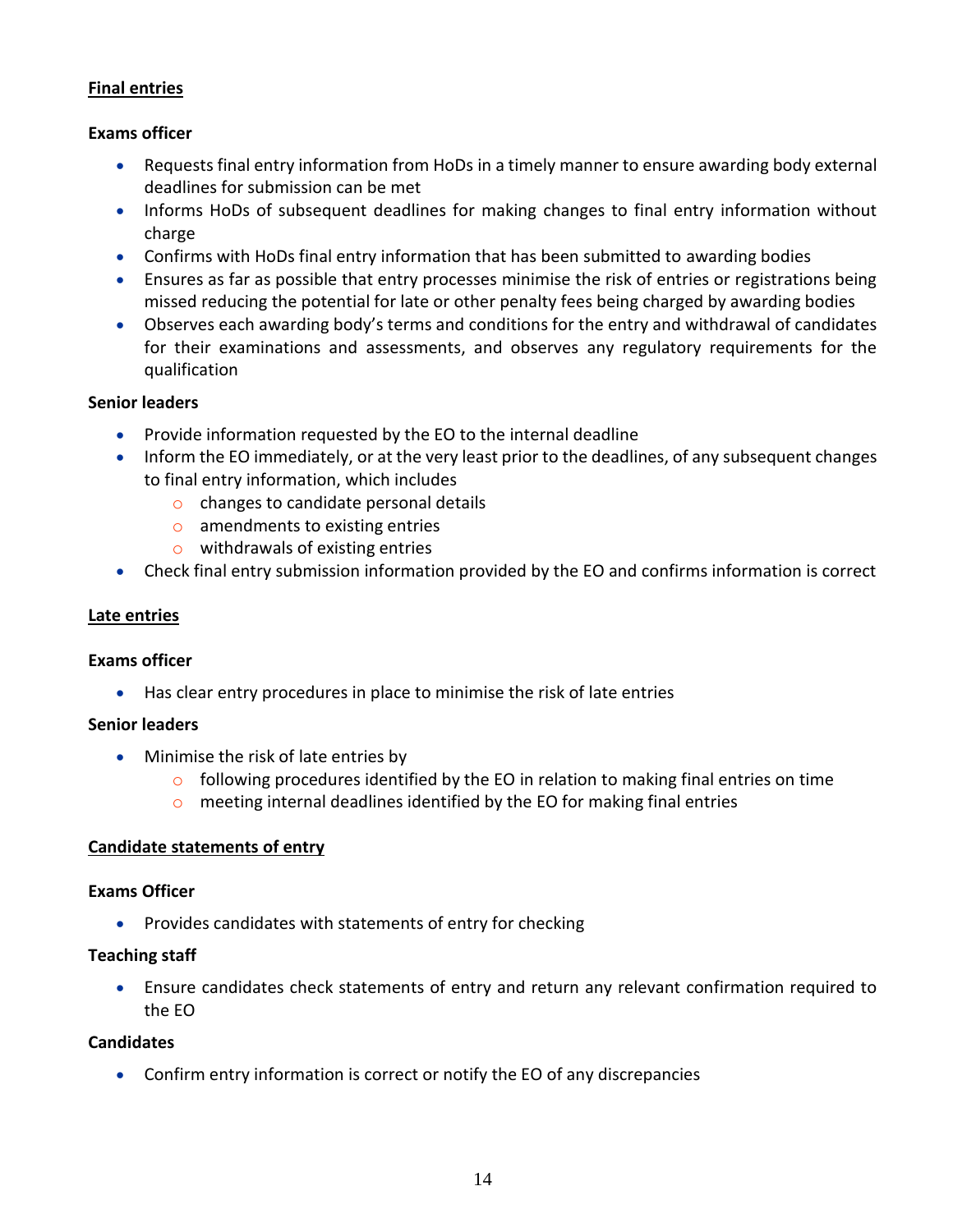## **The Disability Discrimination Act (DDA)**

The school publishes a separate Equality policy and All Eventualities policy which are available from the Data Office.

- The Equality Act (2010) and Disability Discrimination Act (2005) All staff involved in the exam process must ensure that the access arrangements and special consideration regulations and guidance are consistent with the law.
- <http://odi.dwp.gov.uk/docs/wor/new/ea-guide.pdf>
- *'A person has a disability for the purposes of the DDA if s/he has a physical or mental impairment that has a substantial and long term adverse effect on her/his ability to carry out normal day to day activities'*
- The school will meet the requirements of the DDA by ensuring that the school is accessible to all candidates. The responsibility for this lies with the Head of Centre and the SENCO who in turn will ensure the centre provides the appropriate adjustments for candidates with disabilities and learning difficulties.

| Type of Disability or Disadvantage      | <b>Centre Solution</b>                                   |
|-----------------------------------------|----------------------------------------------------------|
| Broken arm/collar bone/finger or other  | The school will arrange for candidates to have a scribe, |
| such complaint                          | laptop and/or extra time for the exam.                   |
| Generally feeling unwell                | The school may be able to arrange for the candidate to   |
|                                         | sit the exam in a room on their own (invigilation staff  |
|                                         | permitting) and candidates will be allowed rest breaks   |
|                                         | of up to 10 minutes at a time without penalty to the     |
|                                         | overall exam duration.                                   |
| Hearing disability                      | Candidates may have the use of a live speaker for the    |
|                                         | pre-recorded exam components, or a sign language         |
|                                         | interpreter. Candidates will be accommodated in a        |
|                                         | room on their own.                                       |
| Learning disabilities                   | Candidates within the school are assessed and            |
|                                         | permitted the use of a scribe, reader and/or extra time  |
|                                         | as recommended by the Schools Senco.                     |
| Long term illness or disability         | Candidates with a long term illness or disability that   |
|                                         | makes travel to the school difficult may be allowed to   |
|                                         | sit their exams at home with permission from the         |
|                                         | individual exam boards.                                  |
| Use of crutches for broken leg or other | The main exam room is on the first floor. Should a       |
| lower limb complaint                    | candidate need access to this floor we have a lift.      |
|                                         | There are also 'Evac Chairs' should we need to           |
|                                         | evacuate a wheelchair use from the first floor.          |
|                                         | Candidates can also be accommodated in the               |
|                                         | Small/Large Meeting Rooms.                               |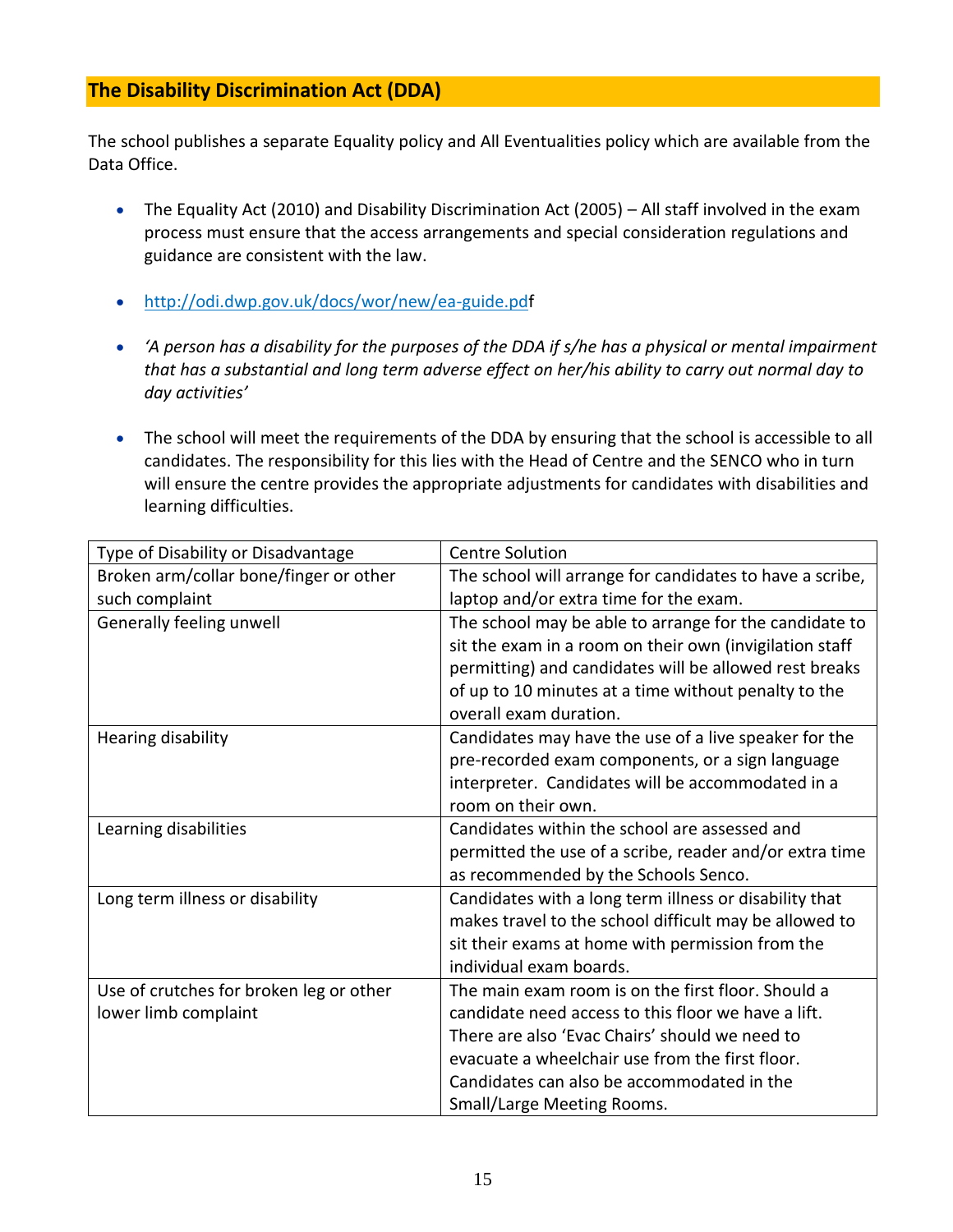| Visual disability | All exam rooms in the school are well lit. Candidates<br>are permitted the use of their coloured overlays along<br>with exam papers copied onto coloured paper.                                                                                                                            |
|-------------------|--------------------------------------------------------------------------------------------------------------------------------------------------------------------------------------------------------------------------------------------------------------------------------------------|
| Wheelchair user   | The main exam room is on the first floor. Should a<br>candidate need access to this floor we have a lift.<br>There are also 'Evac Chairs' should we need to<br>evacuate a wheelchair use from the first floor.<br>Candidates can also be accommodated in the<br>Small/Large Meeting Rooms. |

#### **Pre-Exams: roles and responsibilities**

#### **Access arrangements and reasonable adjustments**

#### **SENCo**

- Ensures appropriate arrangements, adjustments and adaptations are in place to facilitate access to exams/assessments for candidates where they are disabled within the meaning of the Equality Act (unless a temporary emergency arrangement is required at the time of an exam)
- Ensures a candidate is involved in any decisions about arrangements, adjustments and /or adaptations that may be put in place for him/her
- Ensures exam information (JCQ information for candidates documents, individual exam timetable etc.) is adapted where this may be required for a disabled candidate to access it
- Allocates appropriately trained centre staff to facilitate access arrangements for candidates in exams and assessments (ensuring that the facilitator appointed meets JCQ requirements and fully understands the rule of the access arrangement)
- Where relevant, ensures the necessary and appropriate steps are undertaken to gather an appropriate picture of need and demonstrate normal way of working for a private candidate (including distance learners and home educated candidates) and that the candidate is assessed by the centre's appointed assessor

#### **Briefing candidates**

#### **Exams Officer**

- Issues individual exam timetable information to candidates and informs candidates of any designated contingency day awarding bodies may identify in the event of national or significant local disruption to exams
- Prior to exams issues relevant JCQ information for candidates documents
- Where relevant, issues relevant awarding body information to candidates
- Issues centre exam information to candidates including information on:
	- o exam timetable clashes
	- o arriving late for an exam
	- o absence or illness during exams
	- $\circ$  what equipment is/is not provided by the centre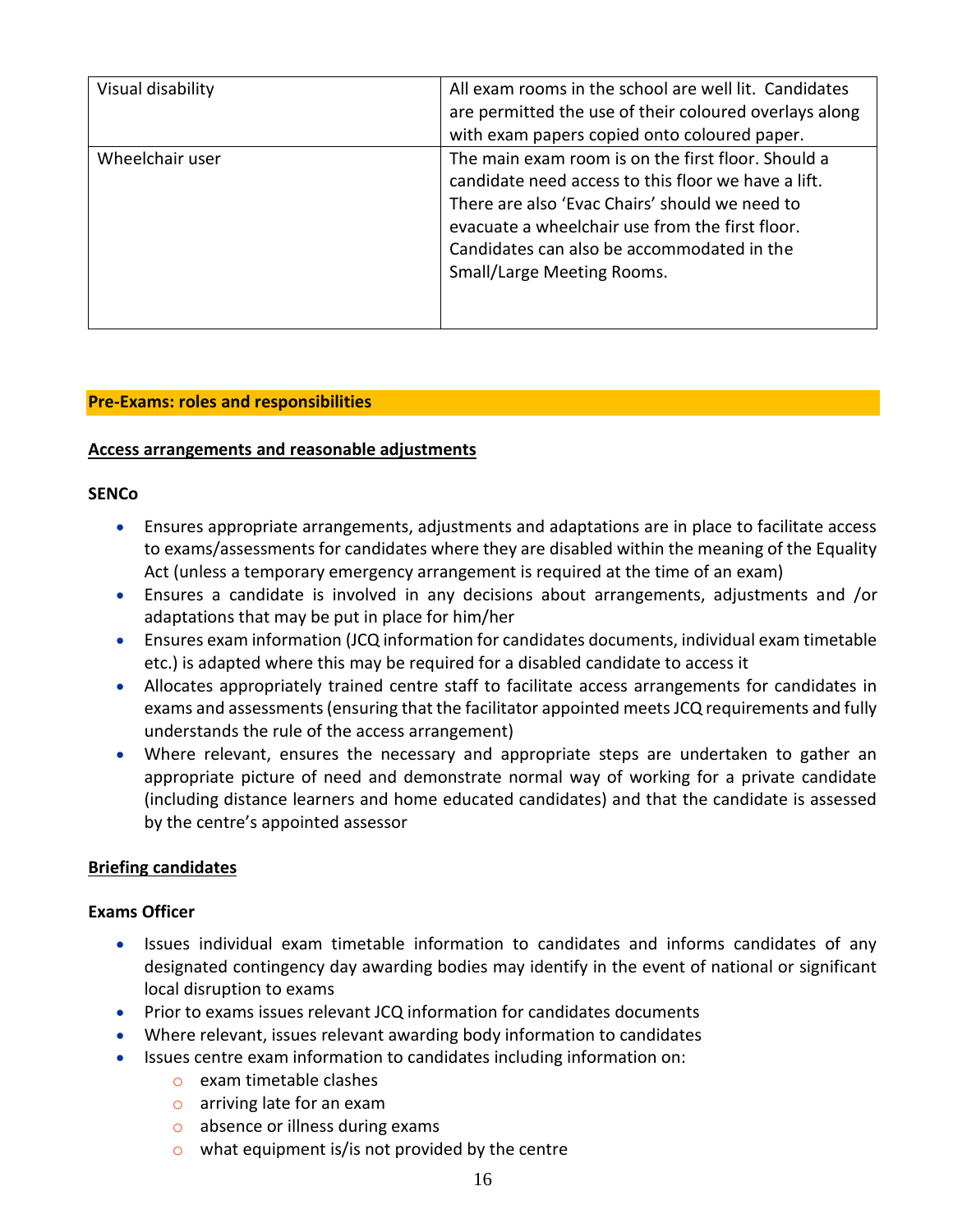- $\circ$  food and drink in exam rooms
- o unauthorised items in exam rooms
- $\circ$  when and how results will be issued and the staff that will be available
- $\circ$  the post-results services and how the centre deals with requests from candidates
- o when and how certificates will be issued

#### **Dispatch of exam scripts**

#### **Exams Officer**

• Identifies and confirms arrangements for the dispatch of candidate exam scripts with the DfE (STA) 'yellow label service' or the awarding body where qualifications sit outside the scope of the service

#### **Estimated grades**

#### **Senior Leaders**

• Ensure teaching staff provide estimated grade information to the EO by the internal deadline (where this still may be required by the awarding body)

#### **Exams Officer**

- Submits estimated grade information to awarding bodies to meet the external deadline (where this may still be required by the awarding body)
- Keeps a record to track what has been sent

#### **Internal assessment and endorsements**

#### **Head of Centre**

• Ensures procedures are in place for candidates to appeal internal assessment decisions and make requests for reviews of marking

#### **SENCo**

• Liaises with teaching staff to implement appropriate access arrangements for candidates undertaking internal assessments and practical endorsements

#### **Teaching staff**

- Support the SENCo in implementing appropriate access arrangements for candidates undertaking internal assessments and practical endorsements
- Assess and authenticate candidates' work
- Assess endorsed components
- Ensure candidates are informed of centre assessed marks prior to marks being submitted to awarding bodies

#### **Senior Leaders**

- Ensure teaching staff assess and authenticate candidates' work to the awarding body requirements
- Ensure teaching staff assess endorsed components according to awarding body requirements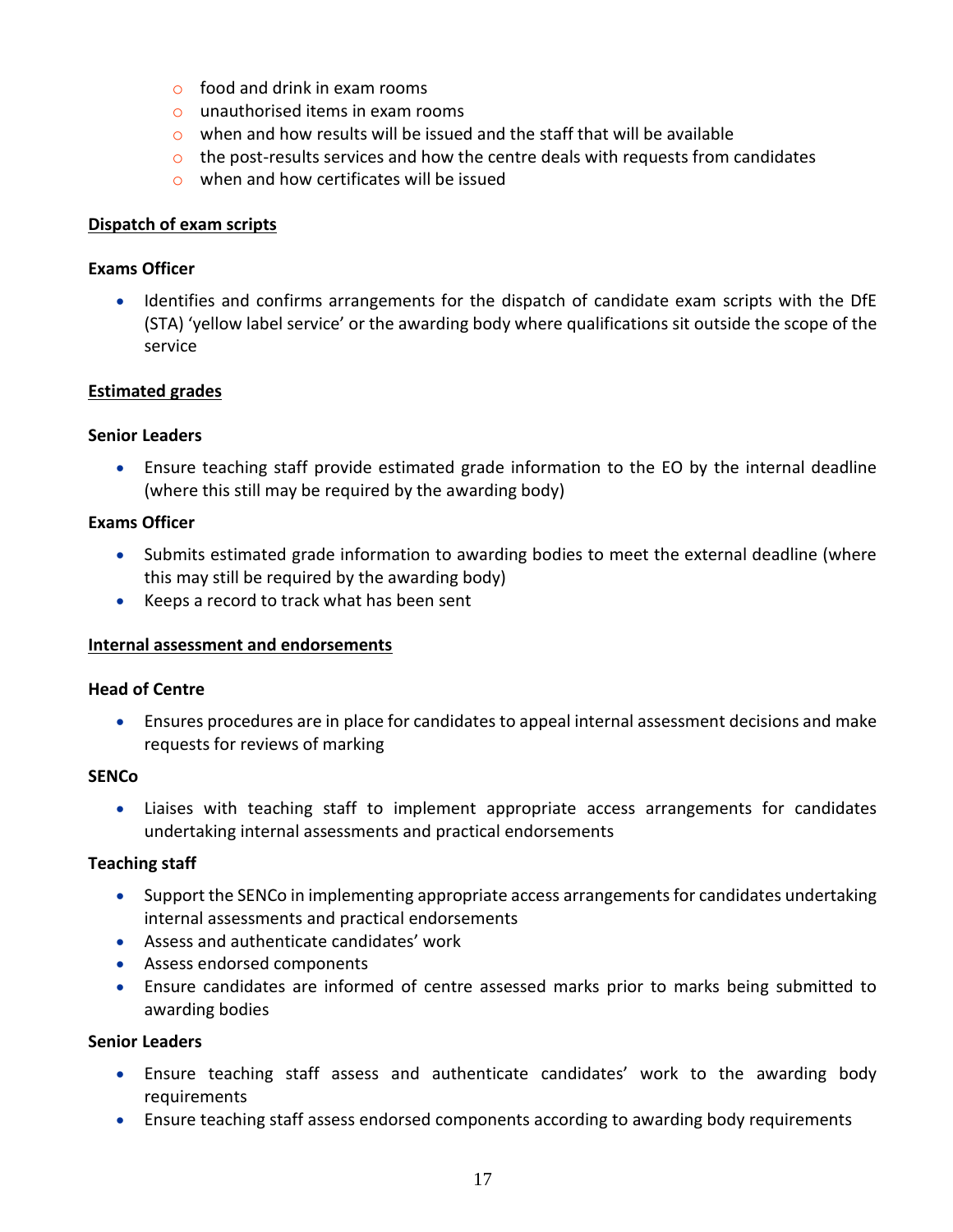- Ensure teaching staff provide marks for internally assessed components and grades for endorsements of qualifications to the EO to the internal deadline
- Ensure teaching staff provide required samples of work for moderation and sample recordings for monitoring to the EO to the internal deadline

## **Exams Officer**

- Submits marks, endorsement grades and samples to awarding bodies/moderators/monitors to meet the external deadline
- Keeps a record to track what has been sent
- Logs moderated samples returned to the centre
- Ensures teaching staff are aware of the requirements in terms of retention and subsequent disposal of candidates' work

## **Candidates**

• Authenticate their work as required by the awarding body

## **JCQ Centre Inspections**

#### **Exams Officer** or **Senior Leader**

• Will accompany the Inspector throughout a visit

**ALS lead/SENCo** or relevant **Senior Leader** (in the absence of the ALS lead/SENCo)

- Will meet with the inspector when requested to provide documentary evidence regarding access arrangement candidates and address any questions the inspector may raise
- Ensures that information is readily available for inspection at the venue where the candidate is taking the exam(s)

#### **Seating and identifying candidates in exam rooms**

#### **Exams Officer**

- Ensures a procedure is in place to verify the identity of all candidates
- Ensures invigilators are aware of the procedure
- Provides seating plans for exam rooms according to JCQ and awarding body requirements (and ensures candidates with access arrangements are identified on the seating plan and invigilators are informed of those candidates with access arrangements and made aware of the access arrangement(s) awarded)

#### **Invigilators**

- Follow the procedure for verifying candidate identity provided by the EO
- Seat candidates in exam rooms as instructed by the EO/on the seating plan

#### **Security of exam materials**

#### **Exams Officer**

• Confirms appropriate arrangements are in place to ensure that confidential materials are only handed over to those authorised by the head of centre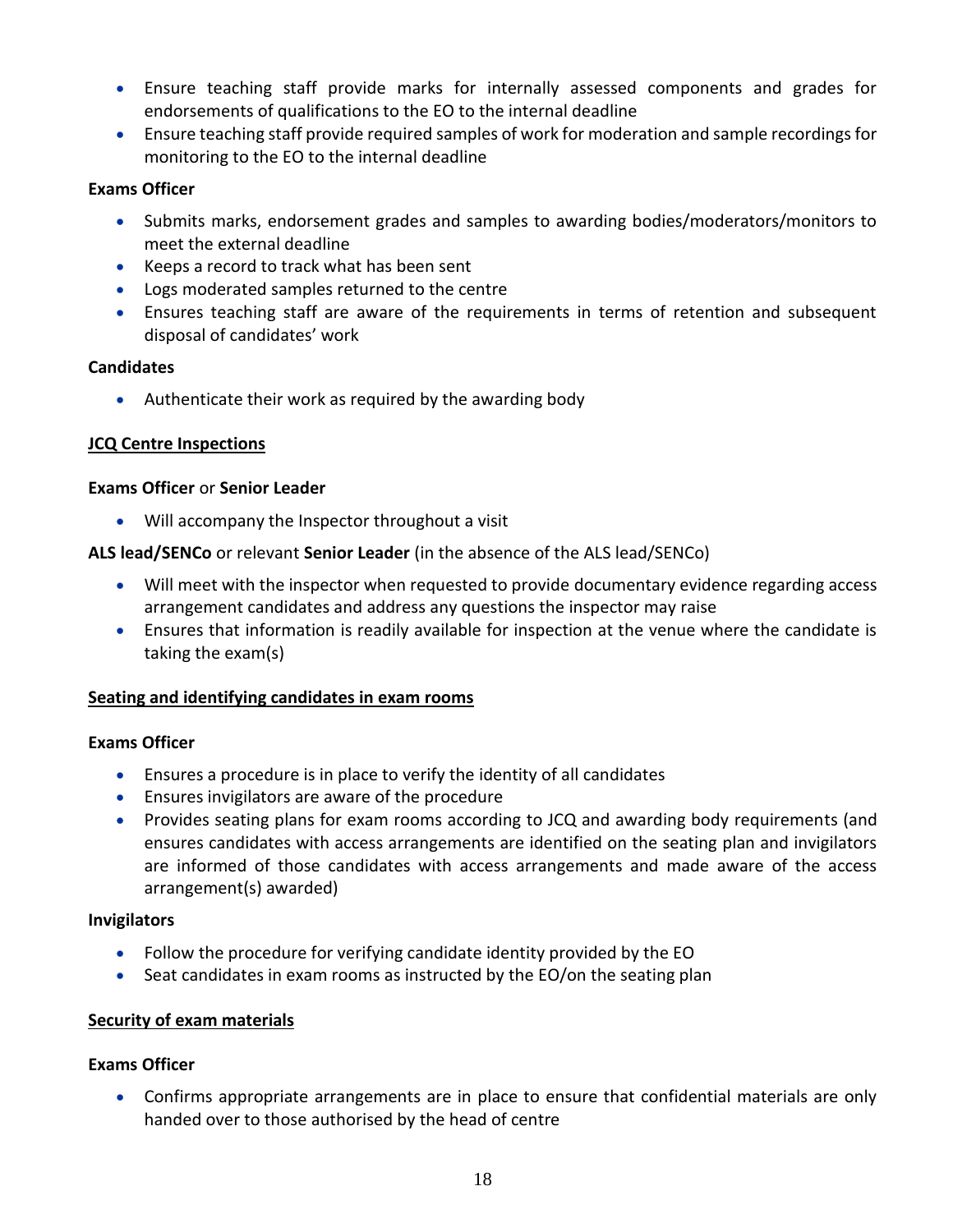- Ensures access to the secure room is restricted and staff named and approved by the head of centre are accompanied by a keyholder at all times. There must be between two and six keyholders only, each of whom must fully understand their responsibilities as a key holder to the secure storage facility
- Has a process in place to demonstrate the receipt, secure movement and secure storage of confidential exam materials within the centre
- Ensures a log is kept at the initial point of delivery recording confidential materials received and signed for by authorised staff within the centre and that appropriate arrangements are in place for confidential materials to be immediately transferred to the secure storage facility until they can be removed from the dispatch packaging and checked in the secure room before being returned to the secure storage facility in timetable order
- Ensures the secure storage facility contains only current and live confidential material (ensuring that past examination question papers, internal tests and mock examinations are not kept in the centre's secure storage facility)
- Ensures that examination stationery, e.g. answer booklets and formula booklets are stored in the secure room (attempting to store this material in the secure storage facility, when sufficient space allows)
- Ensures the integrity and security of any electronic question paper is maintained during the downloading, printing and collating process (ensuring printing is carried out in an area that can be controlled to prevent unauthorised personnel accessing live assessment materials and ensuring only authorised members of centre staff have access to electronic question papers)

## **Reception staff**

• Follow the process to log confidential materials delivered to/received by the centre to the point materials are issued to authorised staff for transferal to the secure storage facility

## **Teaching staff**

• Adhere to the process to record the secure movement of confidential materials taken from or returned to secure storage throughout the time the material is confidential

## **Timetabling and Rooming**

## **Exams Officer**

- Produces a master centre exam timetable for each exam series
- Identifies and resolves candidate exam timetable clashes according to the regulations (only applying overnight supervision arrangements as a last resort, once all other options have been exhausted and according to the centre's policy)
- Identifies exam rooms and specialist equipment requirements
- Allocates invigilators to exam rooms (or where supervising candidates due to an exam timetable clash) according to required ratios
- Liaises with site staff to ensure exam rooms are set up according to JCQ and awarding body requirements
- Liaises with the ALS lead/SENCo regarding rooming of access arrangement candidates

## **ALS lead/SENCo**

- Liaises with the EO regarding rooming of access arrangement candidates
- Liaises with other relevant centre staff to ensure appropriate arrangements, adjustments and adaptations are in place to facilitate access for disabled candidates to exams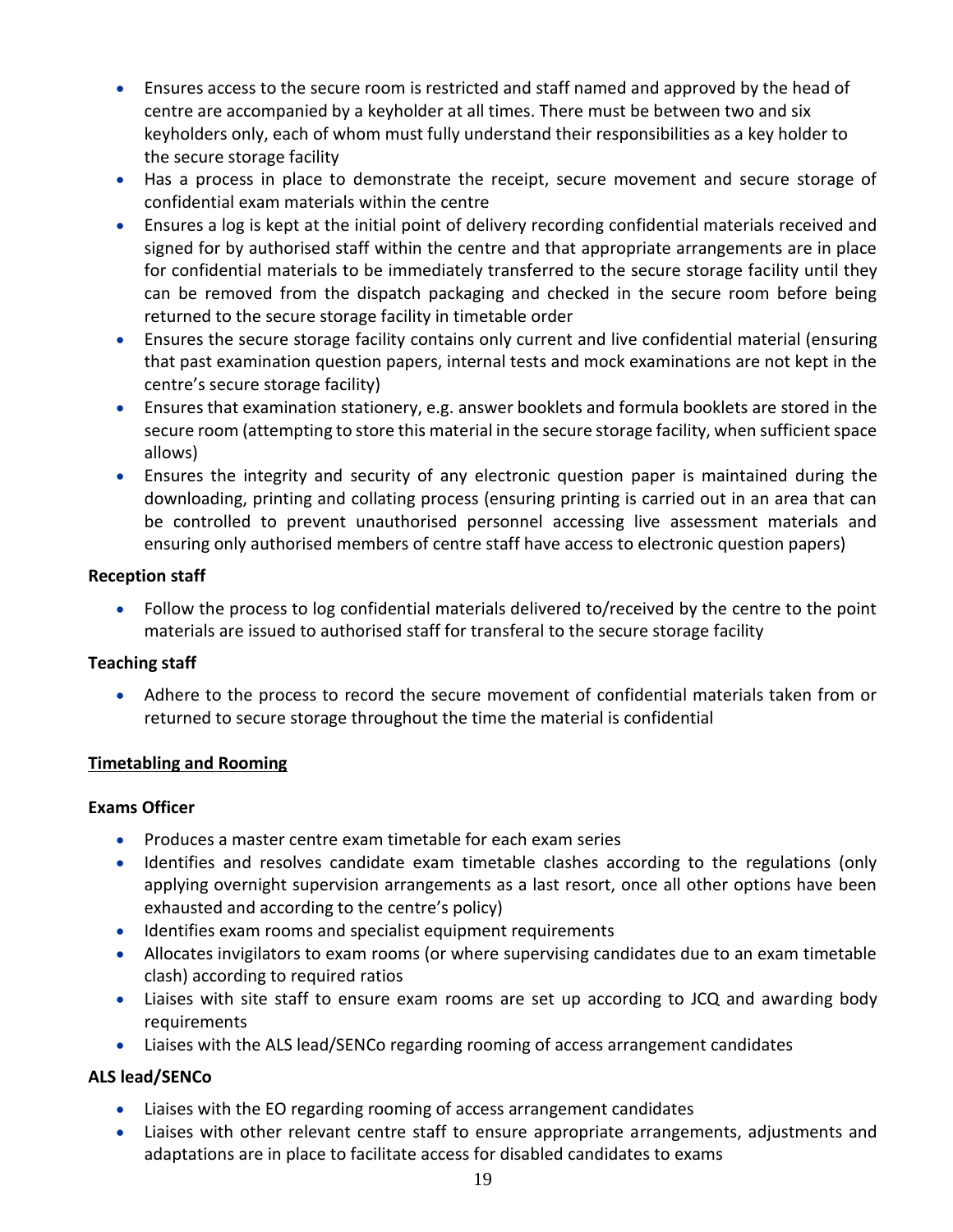#### **Site staff**

• Liaise with the EO to ensure exam rooms are set up according to JCQ and awarding body requirements

#### **Alternative site arrangements**

#### **Exams Officer**

- Ensures question papers will only be taken to an alternative site where the published criteria for an alternative site arrangement has been met
- Will inform the JCQ Centre Inspection Service to timescale by submitting a JCQ Alternative Site arrangement notification using The Centre Admin Portal (CAP) (or through the awarding body where a qualification may sit outside the scope of CAP) of any alternative sites that will be used to conduct timetabled examination components of the qualifications listed in the JCQ regulations

#### **Centre Consortium Arrangements**

#### **Exams Officer**

• Processes applications for Centre Consortium arrangements using CAP to the awarding body deadline (or through the awarding body where a qualification may sit outside the scope of CAP)

#### **Senior leaders**

• Inform the EO of any joint teaching arrangements in place and where the centre is acting as the consortium co-ordinator

#### **Transferred Candidate Arrangements**

#### **Exams Officer**

- Liaises with the host or entering centre, as required
- Processes requests for Transferred Candidate arrangements using CAP to the awarding body deadline (or through the awarding body where a qualification may sit outside the scope of CAP)
- Where relevant (for an internal candidate) informs the candidate of the arrangements that have been made for their transferred candidate arrangement

#### **Internal Exams**

#### **Exams Officer**

- Prepares for the conduct of internal exams under external conditions
- Provides a centre exam timetable of subjects and rooms
- Provides seating plans for exam rooms
- Requests internal exam papers from teaching staff
- Arranges invigilation

#### **SENCo**

• Liaises with teaching staff to make appropriate arrangements for access arrangement candidates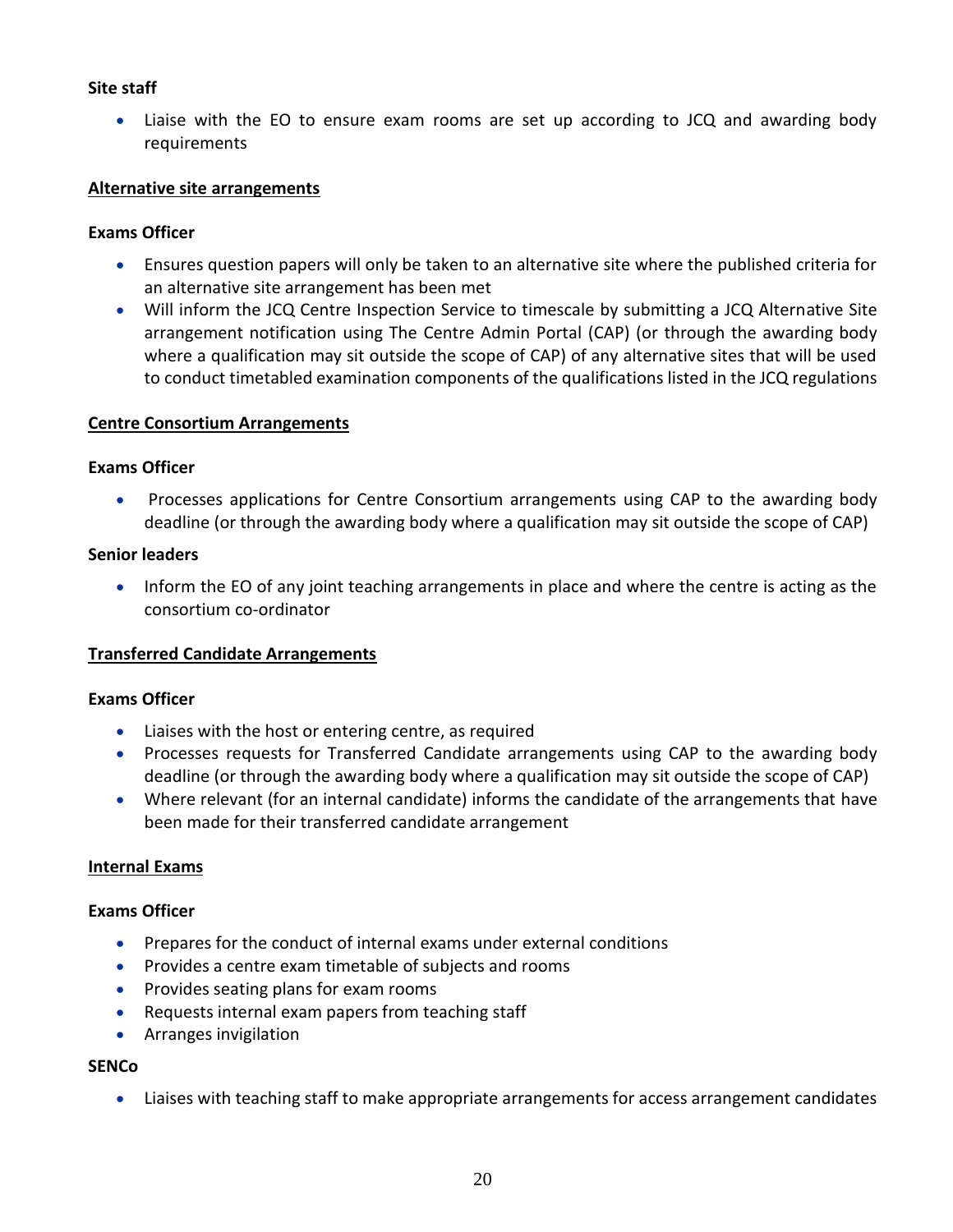## **Teaching staff**

- Provide exam papers and materials to the EO
- Support the SENCo in making appropriate arrangements for access arrangement candidates

## **Exam Days: Roles and Responsibilities**

#### **Access arrangements**

#### **Exams Officer**

- Provides cover sheets for access arrangement candidates' scripts where required for particular arrangements
- Has a process in place to deal with emergency/temporary access arrangements as they arise at the time of exams
	- $\circ$  applies for approval through AAO where required or through the awarding body where qualifications sit outside the scope of AAO

#### **Candidate late arrival**

#### **Exams Officer**

- Ensures that candidates who arrive very late for an exam are reported to the awarding body by submitting a report on candidate admitted very late to examination room using CAP to timescale
- Warns candidates that their script may not be accepted by the awarding body

#### **Invigilators**

- Are informed of the policy/process for dealing with late/very late arrival candidates through training
- Ensure that relevant information is recorded on the exam room incident log

## **Candidates Arriving Late/Absent**

- The Exam and Data Officer and Senior Management are responsible for handling late or absent candidates on exam day or subsequently.
- The Exam and Data Officer ensures that candidates who arrive very late for an exam are reported to the awarding body and warns the candidate that their work may not be accepted by the awarding body. Candidates are allowed to enter the examination room and sit the examination for the full duration*.* The Invigilator records the information on the incident log and all relevant paperwork is completed.
- For students who are absent from the exam they must give a valid reason for not sitting the exam. If a valid reason is given this may be due to illness, a recent bereavement or some other trauma, it is their responsibility or that of their parent / carer to alert the school, and evidence,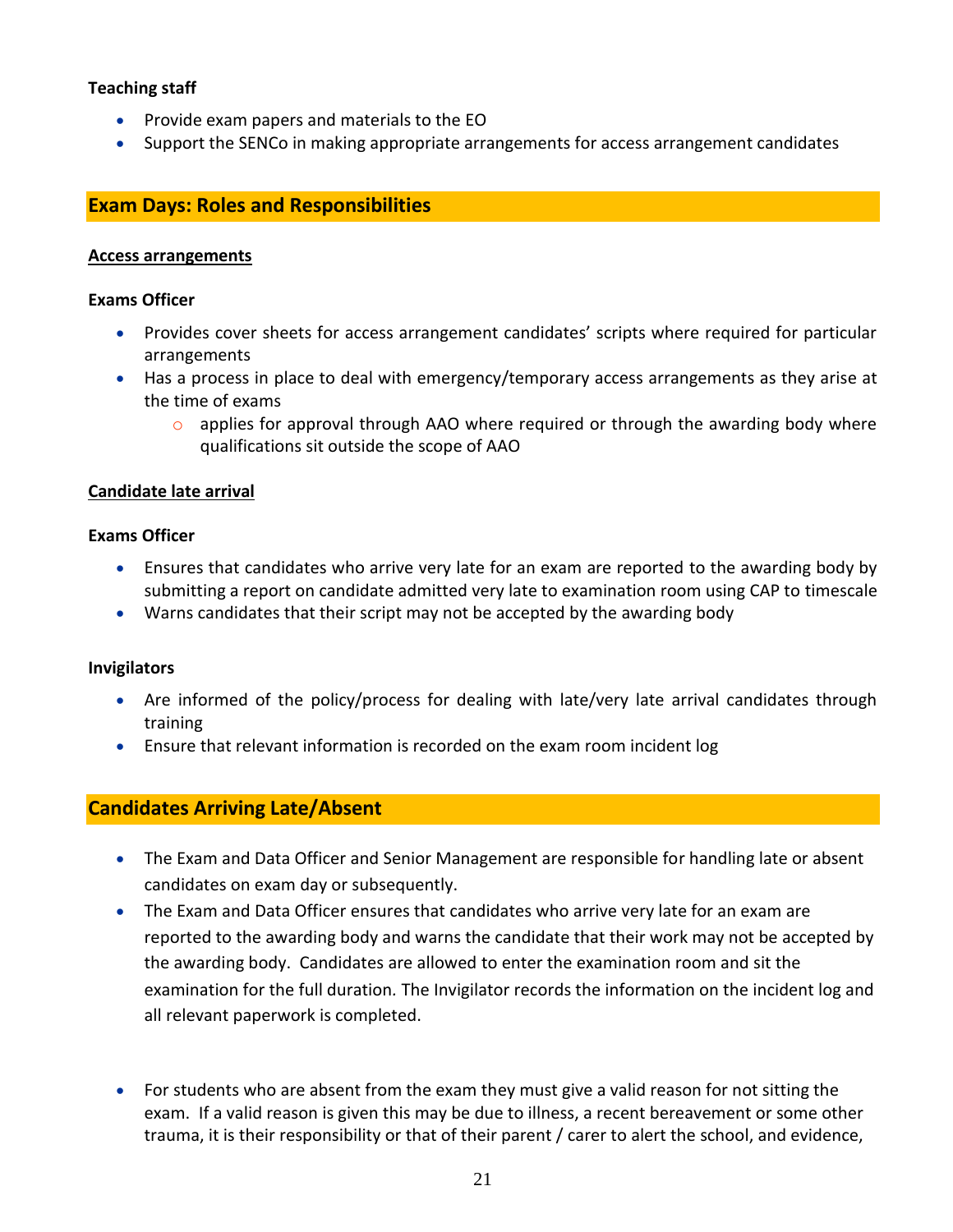such as a letter from the candidate's doctor, within three days of the exam. If there is no valid reason or evidence is not provided then the parent/carer will incur a charge.

## **Conducting Exams**

#### **Head of Centre**

Ensures venues used for conducting exams meet the requirements of JCQ and awarding bodies

#### **Exams Officer**

- Ensures exams are conducted according to JCQ and awarding body instructions
- Uses an *exam day checklist* to ensure each exam session is fully prepared for, unplanned events can be dealt with and associated follow-up is completed

#### **Dispatch of exam scripts**

#### **Exams Officer**

- Dispatches scripts as instructed by JCQ and awarding bodies
- Keeps appropriate records to track dispatch

#### **Exam papers and materials**

#### **Exams Officer**

- Organises exam question papers and associated confidential resources in date order in the secure storage facility
- Attaches erratum notices received to relevant sealed question paper packets
- Collates attendance registers and examiner details in date order
- Regularly checks mail or email inbox for updates from awarding bodies
- In order to avoid potential breaches of security, ensures care is taken to ensure the correct question paper packets are opened by ensuring a member of centre staff, additional to the person removing the papers from secure storage, e.g. an invigilator, checks the day, date, time, subject, unit/component and tier of entry, if appropriate, immediately before a question paper packet is opened
- Ensures this additional/second check is recorded
- Where allowed by the awarding body, only releases exam papers and materials to teaching departments for teaching and learning purposes after the published finishing time of the exam, or until any timetable clash candidates have completed the exam

#### **Exam rooms**

#### **Head of Centre**

- Ensures that internal tests, mock exams, revision or coaching sessions are not conducted in a room 'designated' as an exam room
- Ensures that when a room is 'designated' as an exam room it is not used for any purpose other than conducting external exams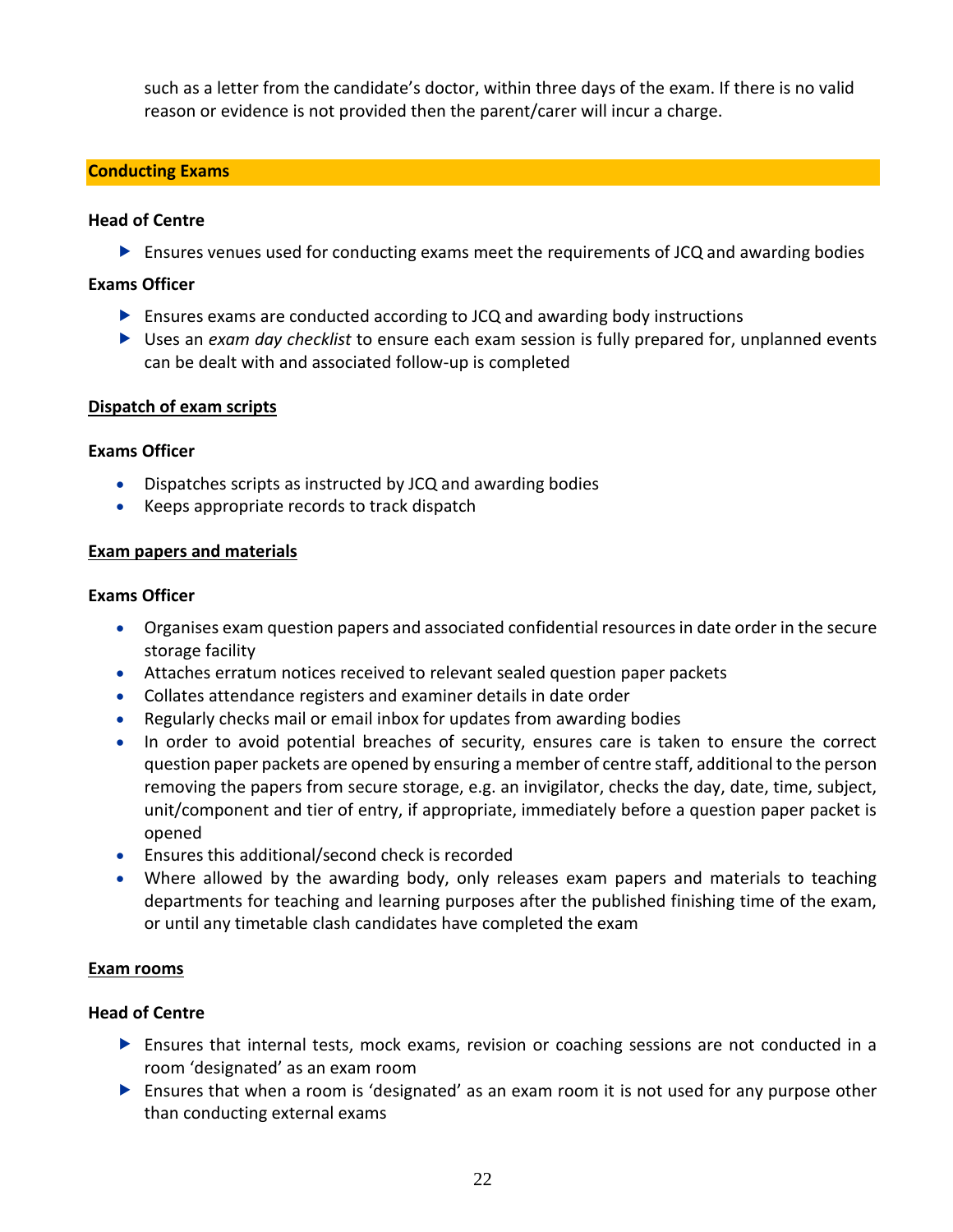- $\triangleright$  Ensures only approved centre staff (who have not taught the subject being examined) are present in exam rooms to perform permitted tasks
- $\triangleright$  Ensures the centre's policy relating to food and drink that may be allowed in exam rooms is clearly communicated to candidates
- Ensures the centre's policy on candidates leaving the exam room temporarily is clearly communicated to candidates

## **Exams Officer**

- Ensures exam rooms are set up and conducted as required in the regulations
- Provides invigilators with appropriate resources to effectively conduct exams
- Briefs invigilators on exams to be conducted on a session by session basis (including the arrangements in place for any transferred candidates and access arrangement candidates)
- Ensures sole invigilators have an appropriate means of summoning assistance (if this is a mobile phone, instructs the invigilator that this must be on silent mode)
- Ensures invigilators understand they must be vigilant and remain aware of incidents or emerging situations, looking out for malpractice or candidates who may be in distress, recording any incidents or issues on the exam room incident log
- Ensures invigilators understand how to deal with candidates who may need to leave the exam room temporarily and how this should be recorded on the exam room incident log
- Provides authorised exam materials which candidates are not expected to provide themselves
- Ensures invigilators and candidates are aware of the emergency evacuation procedure
- Ensures invigilators are aware of arrangements in place for a candidate with a disability who may need assistance if an exam room is evacuated

#### **Senior Leaders**

- Ensure a documented emergency evacuation procedure for exam rooms is in place
- Ensure arrangements are in place for a candidate with a disability who may need assistance if an exam room is evacuated

#### **Site Staff**

- Ensure exam rooms are available and set up as requested by the EO
- Ensure grounds or centre maintenance work does not disturb exam candidates in exam rooms
- Ensure fire alarm testing does not take place during exam sessions

#### **Invigilators**

• Conduct exams in every exam room according to JCQ Instructions for conducting examinations and/or awarding body requirements and as instructed by the centre in training/update and briefing sessions

#### **Irregularities**

## **Head of Centre**

• Ensures (as required by an awarding body) any cases of alleged, suspected or actual incidents of malpractice or maladministration before, during or after examinations/assessments (by centre staff, candidates, invigilators) are investigated and reported to the awarding body **immediately**, by completing the appropriate documentation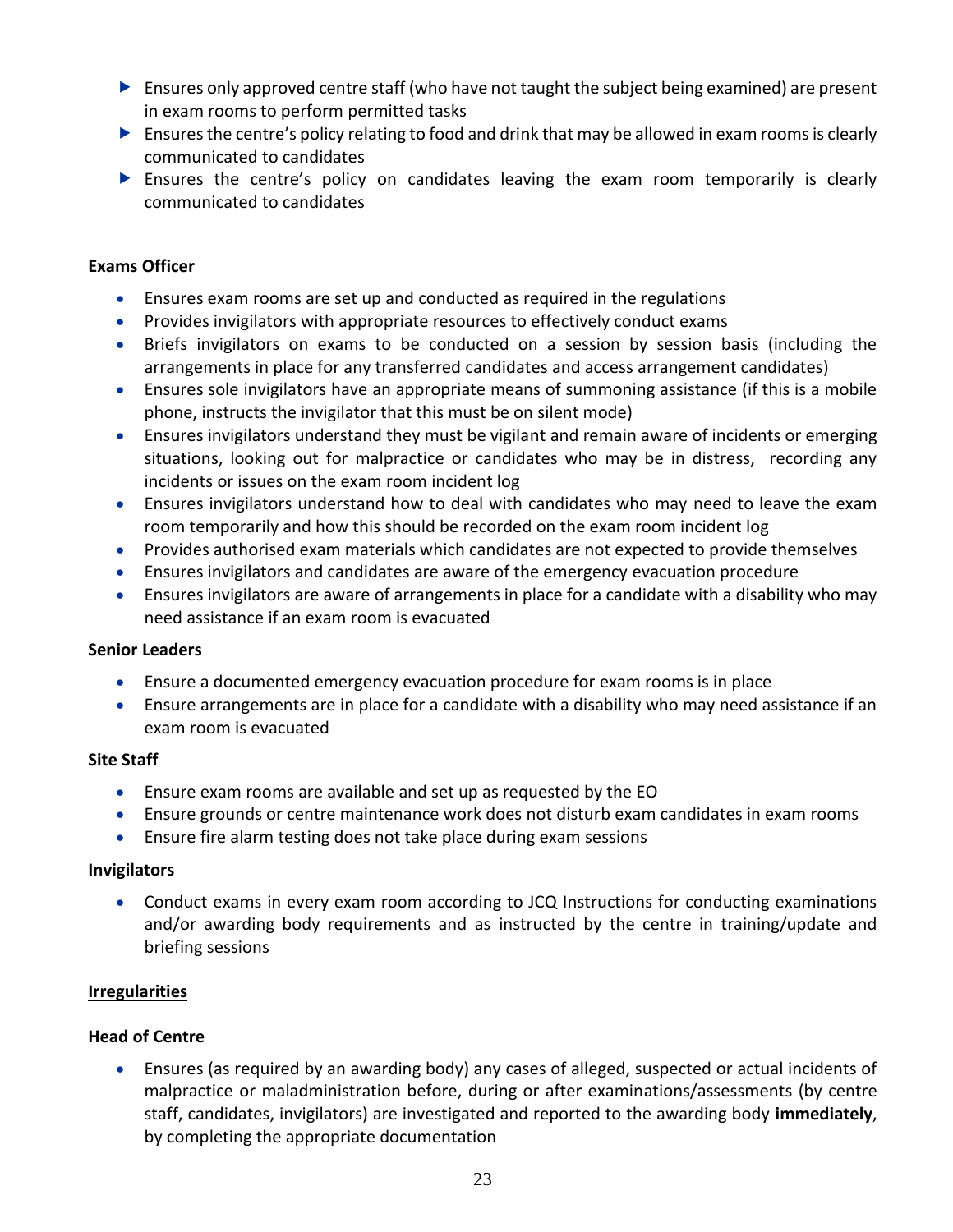#### **Senior Leaders**

- Ensure support is provided for the EO and invigilators when dealing with disruptive candidates in exam rooms
- Ensure that internal disciplinary procedures relating to candidate behaviour are instigated, when appropriate

## **Exams Officer**

- Provides an exam room incident log in all exam rooms for recording any incidents or irregularities
- Actions any required follow-up and reports to awarding bodies as soon as practically possible after the exam has taken place

## **Invigilators**

• Record any incidents or irregularities on the exam room incident log (for example, late/very late arrival, candidate or centre staff suspected malpractice, candidate illness or needing to leave the exam room temporarily, disruption or disturbance in the exam room, emergency evacuation

## **Clash Candidates & Special Consideration**

## **Clash Candidates**

• The Exam and Data Officer will be responsible as necessary for arranging escorts, identifying a secure venue and arranging overnight stays for any candidate who faces an exam clash on their exam timetable.

## **Special Consideration**

#### **Senior Leaders**

• Provide signed evidence to support eligible applications for special consideration

#### **Exams Officer**

- Processes eligible applications for special consideration to awarding bodies
- Gathers evidence which may need to be provided by other staff in centre or candidates
- Submits requests to awarding bodies to the external deadline

#### **Candidates**

• Provide appropriate evidence to support special consideration applications, where required **Invigilators**

 $\blacktriangleright$  Are informed of the arrangements through training

#### **Internal exams**

#### **Exams Officer**

- Briefs invigilators on conducting internal exams
- Returns candidate scripts to teaching staff for marking

#### **Invigilators**

• Conduct internal exams as briefed by the EO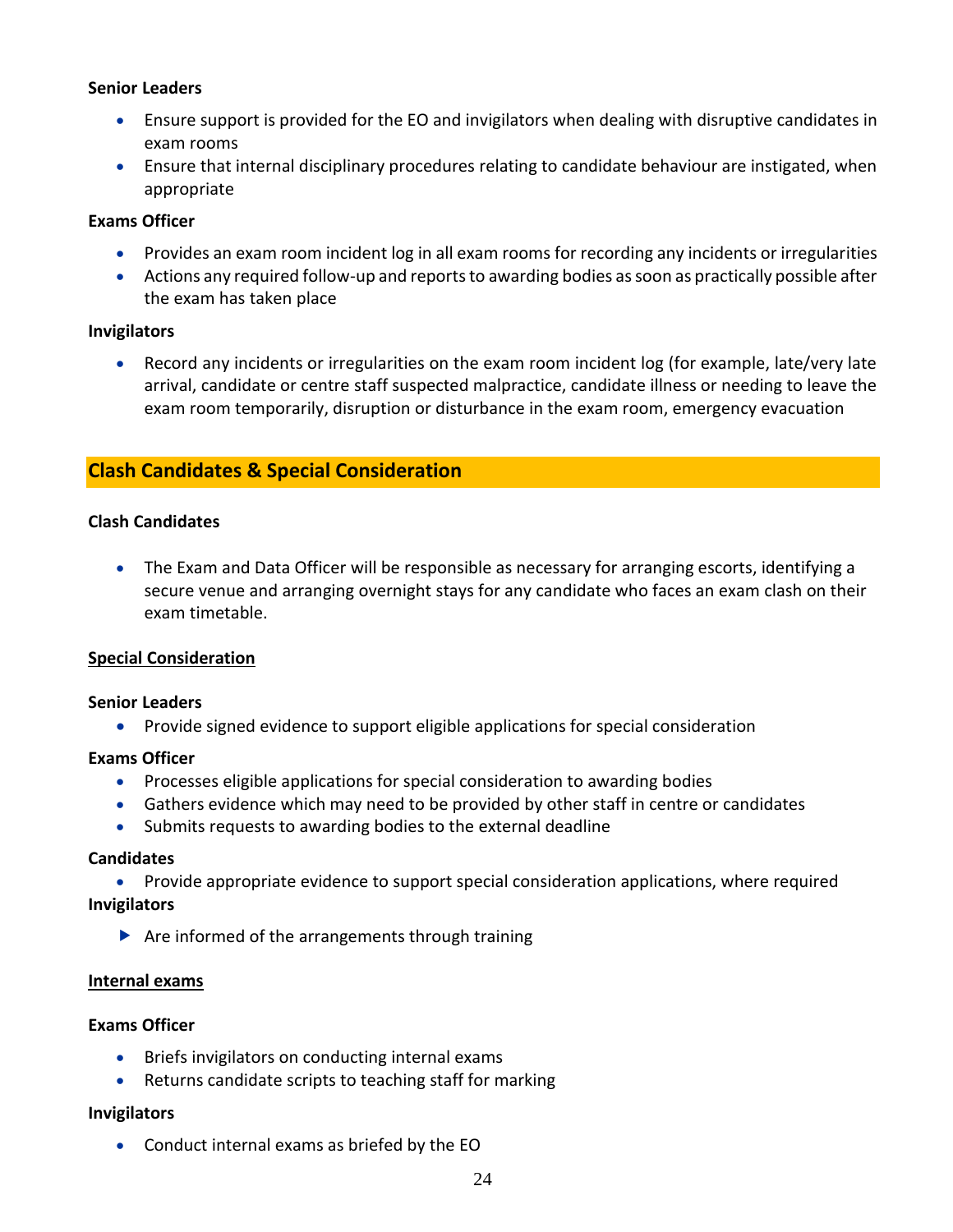## **Regulations & Malpractice**

## **Regulations**

- The school's published rules on acceptable dress, behaviour and candidates' use of mobile phones and all electronic devices apply at all times.
- Candidates' personal belongings remain their own responsibility and the school accepts no liability for their loss or damage.
- Disruptive candidates are dealt with in accordance with JCQ guidelines.
- The Exam and Data Officer will attempt to contact any candidate who is not present at the start of an exam and then deal with them in accordance with JCQ guidelines.
- Candidates are expected to stay for the full length of an exam.
- Candidates who leave the exam room temporarily for a genuine purpose must be accompanied by a member of staff at all times.
- The Exam and Data Officer will deal with any late or absent candidates on exam days.

## **Malpractice**

The Deputy Head Teacher and the Exam and Data Officer are responsible for investigating suspected cases of malpractice. Any suspected case of malpractice must be reported to the Exam and Data Officer immediately. A full investigation will then take place as per *JCQ Suspected Malpractice in Examinations and Assessments Policies and Procedures*, a report will then be forwarded to the awarding body. Their decision will be conveyed to all concerned parties and a right of appeal is available to anyone accused of malpractice.

## **Non-Examination Assessment/Coursework and Appels against Internal Assessments**

## **Controlled Assessment / Coursework**

The school publishes a separate policy on Non-Examination Assessments which is available from the Exam and Data Officer; it lists the responsibilities of the relevant staff in terms of organising, administering and overseeing controlled assessments.

## **Appeals against Internal Assessments**

The school publishes a separate policy on 'Internal Appeals', which is available on the school website and also from the Exam and Data Officer.

The main points are:

- appeals can only be made if they apply to the process and procedures used in assessing work, an appeal cannot be made against the mark or grade awarded;
- candidates may appeal if they feel their non-examination assessment has been assessed unfairly, inconsistently or not in accordance with the specification for the qualification;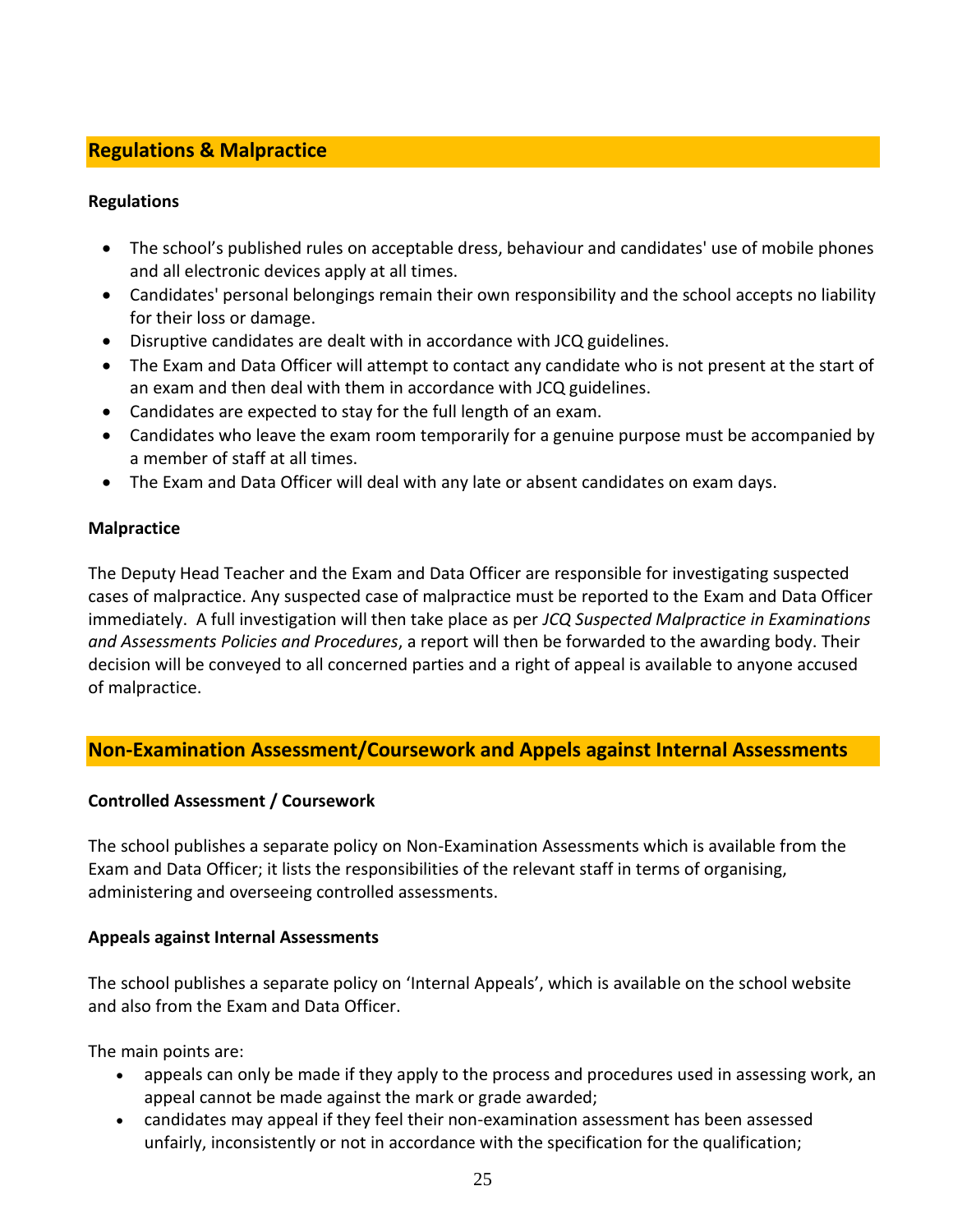- appeals should be made in writing as soon as possible and at least two weeks before the end of the last external assessed paper in the exam series;
- the appeal panel findings will be formally reported back to all parties concerned with any significant irregularity being report to the awarding body

## **Contingency Planning**

Contingency planning for exams' administration including the procedures for emergency access arrangements, is the responsibility of the Exam and Data Officer and the Deputy Headteacher.

Examples of this could include ensuring that:

- the centre is accessible to all candidates;
- there are internal procedures in place to ensure that candidates are not disadvantaged due to an unforeseen temporary disability;
- there is a trained member of staff available if the Data, Exam and Reporting Officer is absent;
- prior consideration has been given to how the centre can remain open in adverse weather conditions.

The Joint Contingency Plan produced by Ofqual updated on 23 January 2018 should be referred to in the event of a major disruption to the exam system.

[\(https://www.gov.uk/government/publications/exam-system-contingency-plan-england-wales-and](https://www.gov.uk/government/publications/exam-system-contingency-plan-england-wales-and-northern-ireland)[northern-ireland\)](https://www.gov.uk/government/publications/exam-system-contingency-plan-england-wales-and-northern-ireland)

## **Results, Review of Results (ROR) & Access to Scripts (ATS) :**

## **Internal assessment**

#### **Senior Leaders**

- Ensures teaching staff keep candidates' work, whether part of the moderation sample or not, secure and for the required period stated by JCQ and awarding bodies
- Ensures work is returned to candidates or disposed of according to the requirements

#### **Managing results day(s)**

#### **Senior Leaders**

- Identify centre staff who will be involved in the main summer results day(s) and their role
- Ensures senior members of staff are accessible to candidates after the publication of results so that results may be discussed and decisions made on the submission of any requests for postresults services and ensures candidates are informed of the periods during which centre staff will be available so that they may plan accordingly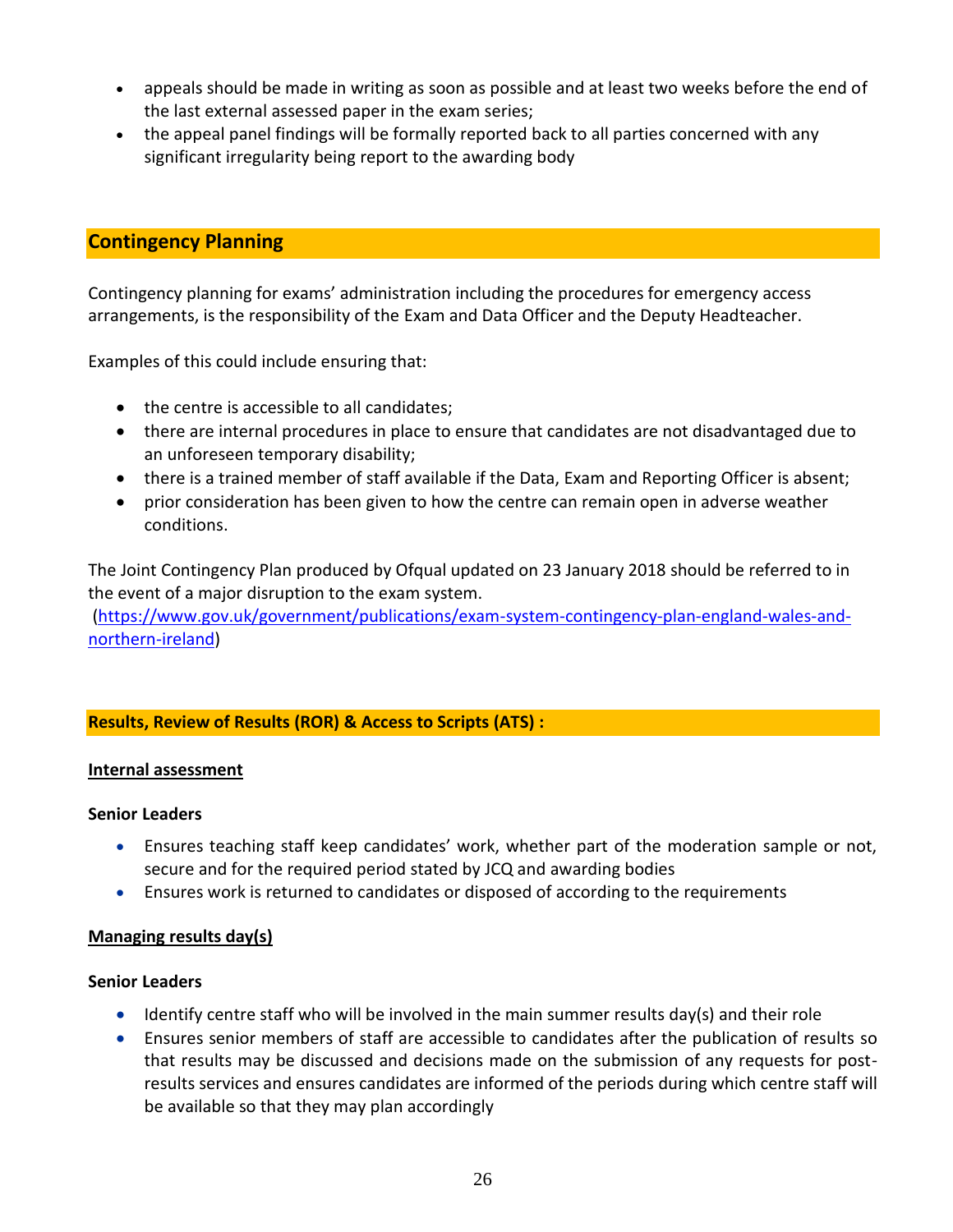## **Exams Officer**

• Works with senior leaders to ensure procedures for managing the main summer results day(s) (a results day programme) are in place

#### **Site staff**

• Ensure the centre is open and accessible to centre staff and candidates, as required for the collection of results

#### **Accessing results**

#### **Head of Centre**

- Ensures results are kept entirely confidential and restricted to key members of staff until the official dates and times of release of results to candidates
- Understands that it is not permitted to withhold provisional results from candidates under any circumstances

## **Exams Officer**

- Informs candidates in advance of when and how results will be released to them for each exam series
- Accesses results from awarding bodies under restricted release of results, where this is provided by the awarding body
- Resolves any missing or incomplete results with awarding bodies
- Issues statements of results to candidates on issue of results date
- Provides summaries of results for relevant centre staff on issue of results date

## **Post-results services**

#### **Head of Centre**

- Ensures an **internal appeals procedure** is available where candidates disagree with any centre decision not to support a clerical re-check, a review of marking, a review of moderation or an appeal
- Ensures that senior members of centre staff are available immediately after the publication of results
- Understands that if the centre has concerns about one of its component/subject cohorts, then requests for reviews of marking should be submitted for all candidates believed to be affected (candidate consent is required as marks and subject grades may be lowered, confirmed or raised)

#### **Exams Officer**

- Provides information to **all** candidates and staff on the services provided by awarding bodies and the fees charged (see also above **Briefing candidates** and **Access to Scripts, Reviews of Results and Appeals Procedures**)
- Publishes internal deadlines for requesting the services to ensure the external deadlines can be effectively met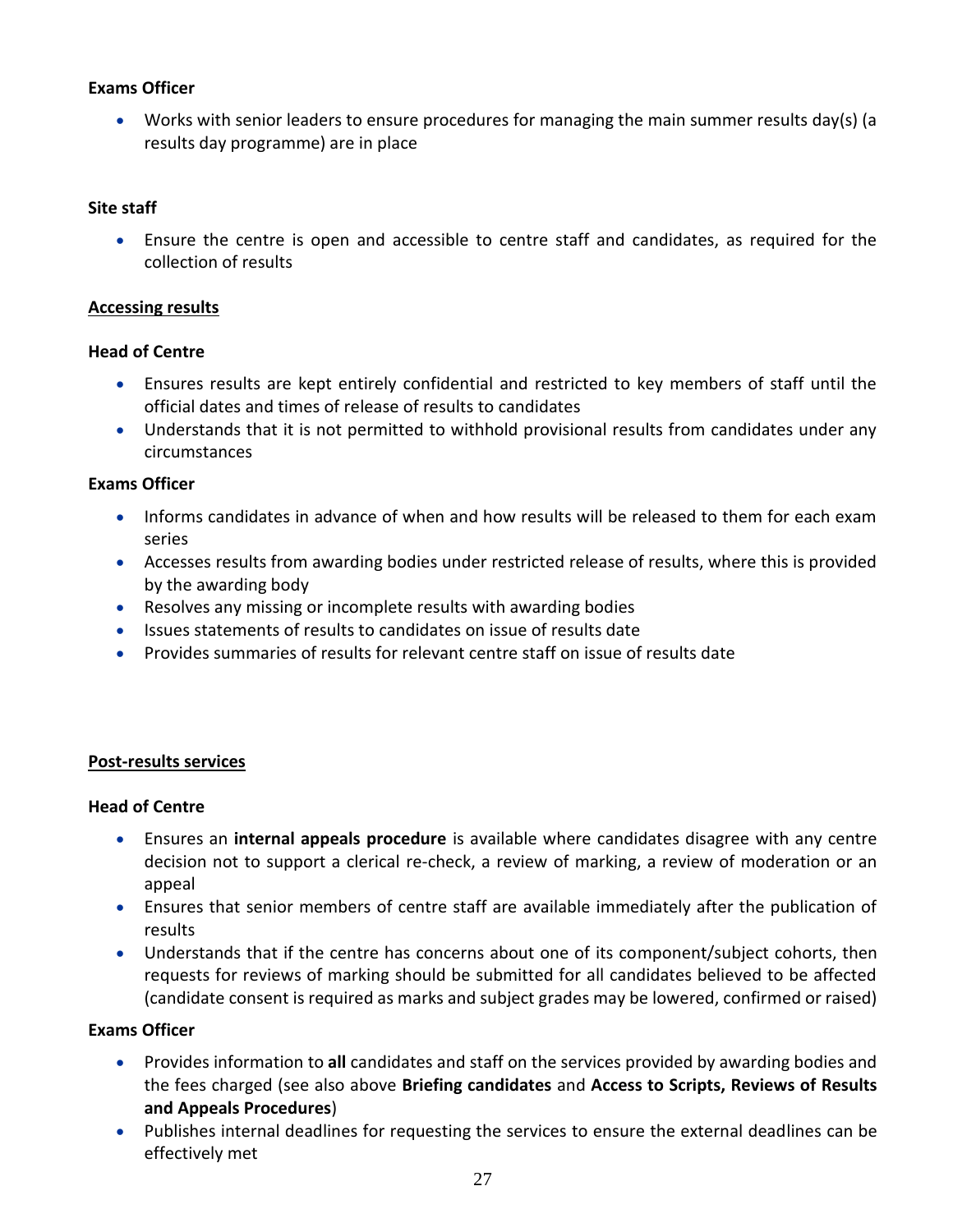- Provides a process to record requests for services and to collect candidate informed consent (**after** the publication of results) and fees where relevant
- Submits requests to awarding bodies to meet the external deadline for the particular service
- Tracks requests to conclusion and informs candidates and relevant centre staff of outcomes
- Updates centre results information, where applicable

#### **Teaching staff**

- Meet internal deadlines to request the services and gain relevant candidate informed consent
- Identify the budget to which fees should be charged

#### **Candidates**

- Meet internal deadlines to request the services
- Provide informed consent and fees, where relevant

#### **Analysis of results**

#### **Deputy Headteacher**

- Provides analysis of results to appropriate centre staff
- Provides results information to external organisations where required
- Undertakes the secondary school and college (key stage 4/16-18) performance tables *June and September checking exercise* (where applicable)

#### **Certificates**

Certificates are provided to centres by awarding bodies after results have been confirmed.

#### **Candidates**

• May arrange for certificates to be collected on their behalf by providing the EO with written or email permission/authorisation; authorised persons must provide ID evidence on collection of certificates

#### **Exam Review: Roles and Responsibilities**

#### **Exams Officer**

- Provides SLT with an overview of the exam year, highlighting what went well and what could be developed/improved in terms of exams management and administrative processes within the stages of the exam cycle
- Collects and evaluates feedback from staff, candidates and invigilators to inform an exams review

#### **Senior Leaders**

• Work with the EO to produce a plan to action any required improvements identified in the review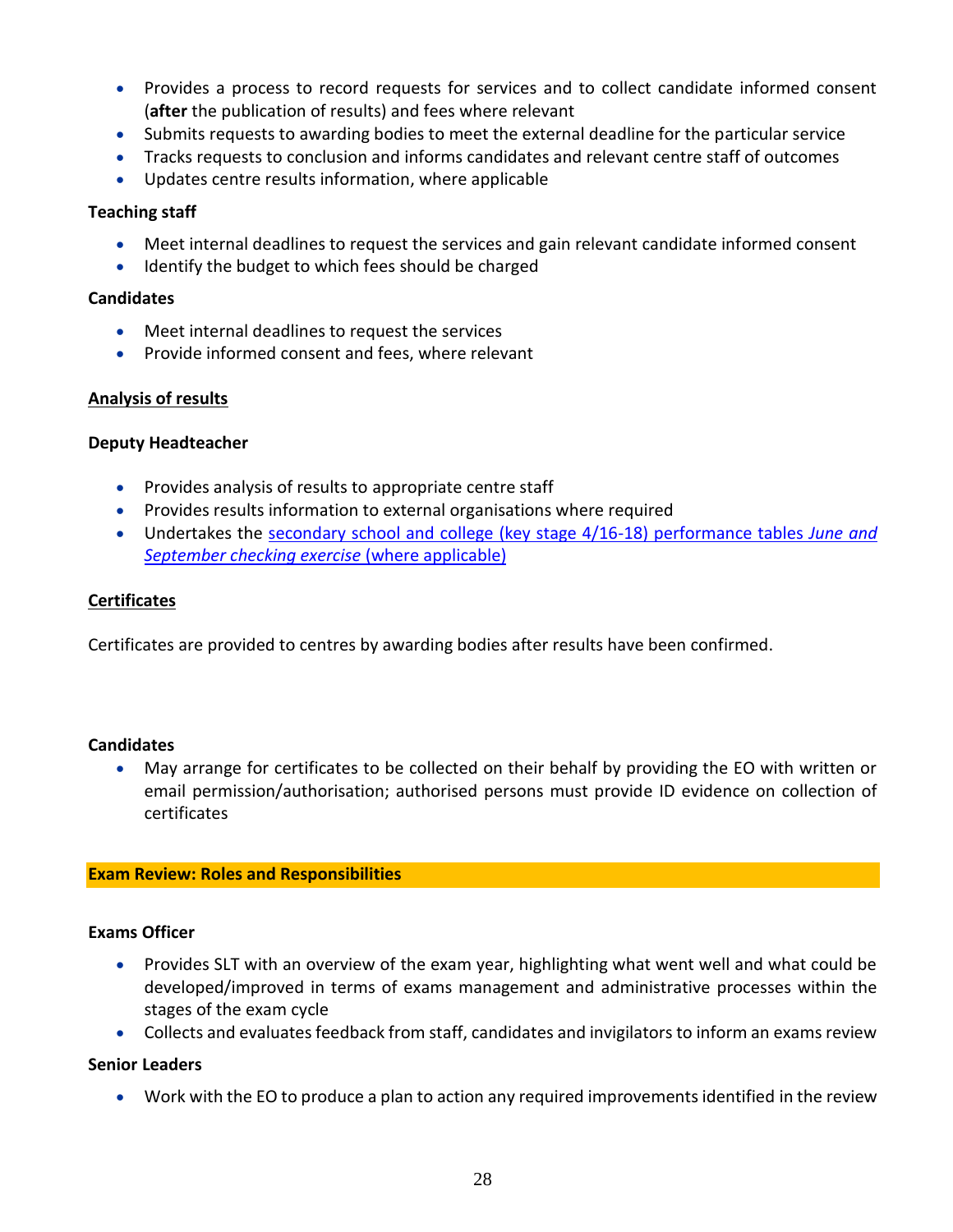## **Results, Review of Results (RORs)**

All Awarding Bodies offer a service for enquiries about results on payment of a set fee.

There are three types of service available:-

## **Service 1 (Clerical re-check)**

This is a re-check of all clerical procedures leading to the issue of a result.

## **Service 2 (Post-results review of marking)**

This is a post-results review of the original marking to ensure that the agreed mark scheme has been applied correctly. The service is available for externally assessed components of both unitised and linear specifications.

## **Service 3 (Post-results review of moderation)**

This is a review of the original moderation to ensure that the assessment criteria have been fairly, reliably and consistently applied. Please note that if the centre's controlled assessment or coursework marks have been accepted without change by an Awarding Body, this service will not be available.

When an enquiry is made there are three possible outcomes:

- $\Box$  The original grade mark is confirmed as correct and there is no change to the grade.
- $\Box$  The original mark is raised so that the final grade may be higher than the original grade received.
- $\Box$  The original mark is lowered so that the final grade may be lower than the original grade received.
- EARs may be requested by the Head of Department or candidates if there are reasonable grounds for believing there has been an error in marking.
- If a result is queried, the Exam and Data Officer and the Deputy Headteacher will investigate the feasibility of asking for an ROR at the expense of the school.
- When the school does not uphold an ROR application, a candidate may still request for an enquiry to be made providing they have paid the relevant fee prior to the deadline for submitting the application.
- The consent of candidates must be obtained for all EARs requiring a clerical re-check or a review of the marking.

A candidate wishing to make such an enquiry should initially contact the Exam and Data Officer, their subject teacher or the Head of Department. If they then wish to proceed with an appeal they will be asked to sign to acknowledge that they understand that there are three possible outcomes and that they give their consent to the enquiry about results being made. Candidate consent is **not** required for **post-results review of moderation** as candidates' marks may be lowered but their published subject grades will **not** be lowered in the series concerned.

If the school supports the enquiry the fee payable to the Awarding Body will be met by the school, if a candidate wishes to make an enquiry independently they will be asked to pay the fee before the